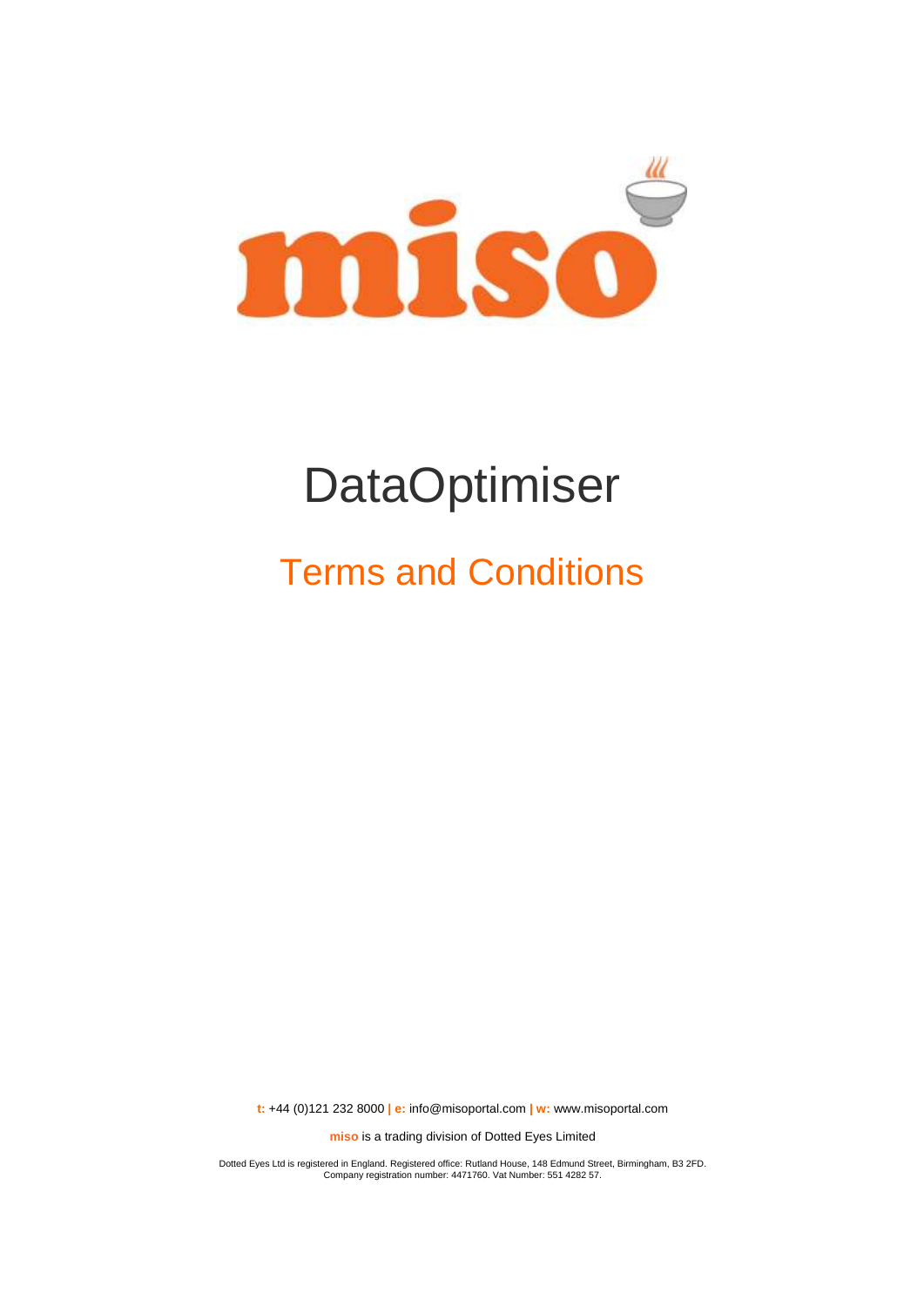

## **DATA OPTIMISER**

#### **TERMS AND CONDITIONS**

These pages together with the Dotted Eyes miso order form (**Order Form**) tell you the terms and conditions on which we have agreed to provide our miso service to you. Please read these terms and conditions carefully before ordering any Services. By ordering any Services you agree to be bound by these terms and conditions (**Terms & Conditions**).

#### **1. Information about us**

Miso is a trading name of Dotted Eyes Limited. Dotted Eyes Limited (**Dotted Eyes**, **miso, we**, **us or our**) is registered in England and Wales under company number 04471760 and our registered office is Rutland House, 148 Edmund Street, Birmingham, B3 2FD. You are the entity named as the customer on the Order Form (**Customer**, **you** or **your**).

#### **2. How this Agreement is formed between you and us**

You need to complete an order for the Services using the Order Form (**Order**). The Order constitutes an offer by you to us to buy the Services. All Orders are subject to acceptance by us, and we will confirm such acceptance to you by sending you an invoice and/or an email relating to your Order that confirms that we have accepted your Order (**Order Confirmation**). The agreement between us (**Agreement**) will only be formed when we send you the Order Confirmation.

#### **3. Accepting the Terms**

- 3.1. In order to use the Service, you must firstly agree to the Terms. You may not use the Service if you do not accept the Terms.
- 3.2. You can accept the Terms by simply using the Service. You understand and agree that miso will treat your use of the Service as acceptance of the Terms from that point onwards**.**
- 3.3. The Terms form a legally binding agreement between you (this includes your organisation its employees, Affiliates and Contractors) and miso in relation to your use of its products and services.
- 3.4. The Terms apply to all users of miso portal and the DataOptimiser Service.

#### **4. Changes to the Terms**

4.1. Miso reserves the right to make changes to the Terms & Conditions from time to time. The most current version of our DataOptimiser Terms and Conditions (including that updated date) can be found at [www.misoportal.com/legal](http://www.misoportal.com/legal) It is therefore important that you check our website frequently for updates Your continued use of the Service, after the date our updated Terms are made available on our website, will constitute your acceptance of the updated Terms and Conditions.

#### **5. Defined Terms & Interpretation**

**Affiliate:** of a Party means any Person which, during the Term, is a subsidiary or sister company, or representative of that Party in which the relevant party, directly or indirectly, owns more than 50% or the shares or is under common control **Agreement:** the Order Form(s) together with these Terms & Conditions and any schedules, annexes, appendices and documents referenced in this Agreement. **Applicable Law:** means, where applicable to a Party and relevant to this Agreement, any and all (a) legislation, laws, statutes, decisions, rulings, codes, government policies, regulations, by-laws or licensing conditions (including Data Protection Laws); and (b) mandatory industry requirements and regulations, binding codes of practice, and decisions and directions of any relevant governmental or regulatory, co-regulatory. or self-regulatory authority or agency of competent jurisdiction

**Authorised Administrator**: person authorised to sign legally binding agreements on behalf of the organisation.

**Authorised Users:** those nominated individuals within the customer Organisation and Contractors, Subcontractors and Affiliates of the Customer who you authorise to and/or give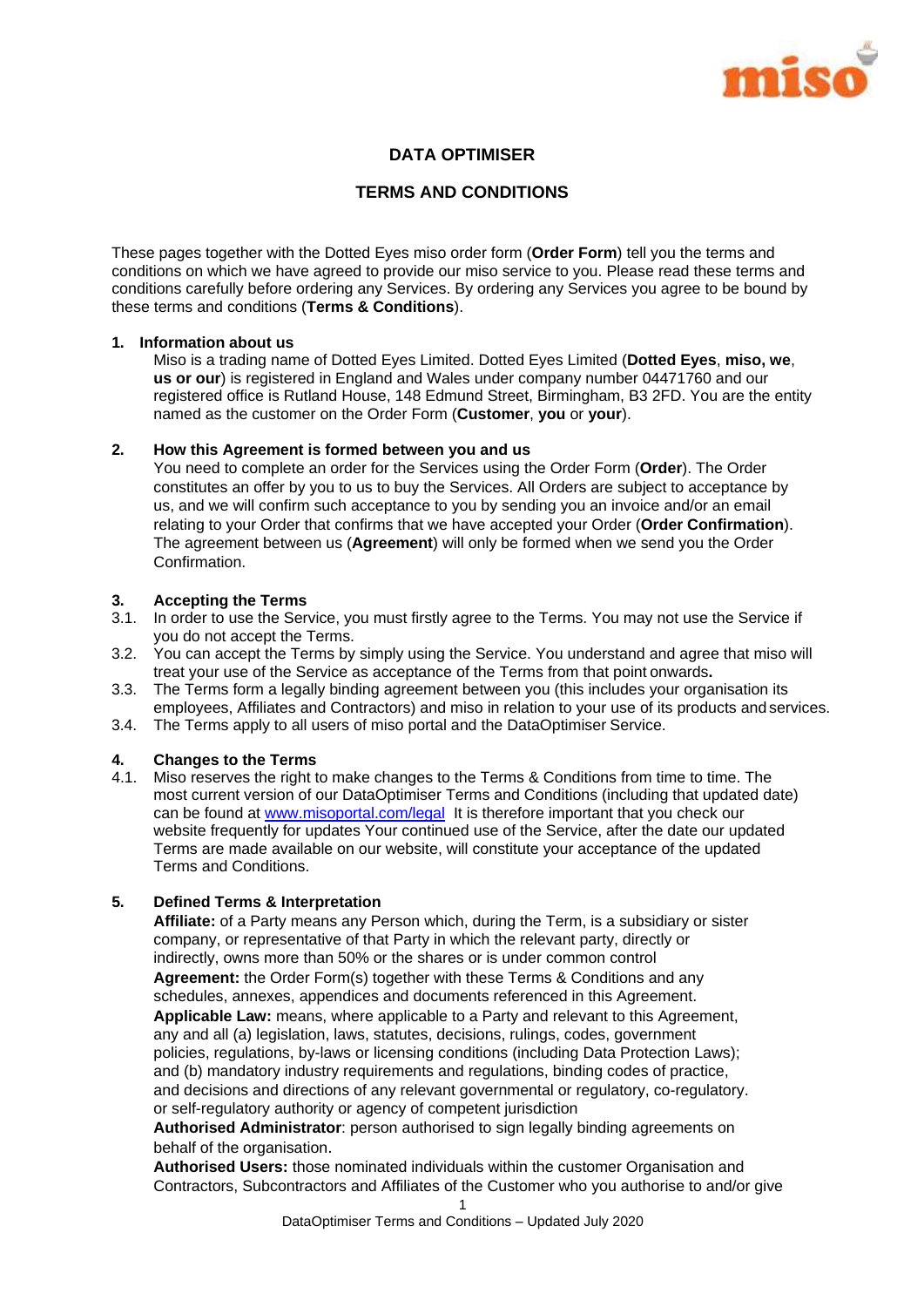

access to use the service.

**Business Day:** any day which is not a Saturday, Sunday or public holiday in England. **Confidential Information:** means all information disclosed by a Party (the "Disclosing Party") to the other Party (the "Receiving Party"), whether orally or in writing, if designated as confidential, that reasonably should be understood to be confidential given the nature of the information and the circumstances surrounding the disclosure. Confidential Information does not include any information that: (i) is or becomes generally known to the public, other than due to Receiving Party's breach of this Agreement; (ii) was rightfully known to the Receiving Party before obtaining it from the Disclosing Party; (iii) is received from a third party without breach of any obligation owed to the Disclosing Party; or (iv) was independently developed by the Receiving Party without use of the Disclosing Party's Confidential Information and for which the Receiving Party can provide documentary evidence created at the same time as the development that verifies the development was independent.

**Contractor:** means those independent third parties who perform services related to this Agreement for you, but solely to the extent they are acting on your behalf.

**Customer Data.** Customer Data means any business information or other data which you input, upload or provide to miso for the purpose of using the service

**Customer Personal Data.** means all Personal Data processed by miso and its Affiliates on behalf of the Customer under or in connection with this Agreement

**Customer Subcontractor:** each subcontractor of yours who is authorised by you to use the service on your behalf.

**Documentation:** means any supporting product help and technical specifications documentation provided by miso with the online service to you.

**Data Protection Laws:** means any laws and regulations relating to privacy or the use or processing of data relating to natural persons, including: (a) EU Directives 95/46/EC and 2002/58/EC (as amended by 2009/139/EC) and any legislation implementing or made pursuant to such directives, including the Privacy and Electronic Communications (EC Directive) Regulations 2003; and (b) EU Regulation 2016/679 ("GDPR"); and (c) any laws or regulations ratifying, implementing, adopting, supplementing or replacing GDPR. In this Agreement, unless the context otherwise requires**, "Data Controller", "Data Processor", "Data Subject", "Personal Data", "process", "processing", "transfer"** (in the context of Personal Data transfers) and **"appropriate technical and organisational measures"** shall have the meanings and otherwise be interpreted in accordance the GDPR

**Effective Date:** the date set out in the Order Form(s), the date of this Agreement or the date you first use the service

**Fees:** the fees for the provision of the Services and Transactions as set out in Order Form and referred to in clause 12 of these Terms & Conditions.

**Force Majeure:** means any cause, preventing either Party from performing any or all of its obligations, which is beyond the reasonable control of the Party so prevented and which may include nationwide strikes, lock-outs or other industrial disputes, nuclear accident or acts of God, war or terrorist activity, riot, civil commotion, malicious damage, compliance with any new Applicable Law or change in Applicable Law, breakdown of plant or machinery, internet delays or failures or connectivity issues, fire, flood, storm or default of suppliers or sub-contractors (but only where such supplier or sub-contractor's default is itself attributable to force majeure as set out here) and any other acts, events, omissions or accidents

**Group Company**: means in relation to a Party, a company that directly or indirectly controls, is controlled by, or is under common control with any subsidiary or holding company of that Party **Initial Term:** as set out on the Order Form.

**Intellectual Property Rights:** all patents, copyrights, design rights, trademarks, service marks, trade secrets, know-how, database rights and other rights in the nature of intellectual property rights (whether registered or unregistered) and all applications for the same, anywhere in the world.

**Licence:** the right to use the Services as set out in these Terms & Conditions. supplied to you under this Agreement

**Normal Business Hours:** 9.00 am to 5.00 pm local UK time, each Business Day, excluding Bank Holidays.

**Open Source Software:** the computer programs used by the Proprietary Software which are sub-licensed by miso under third party open source licences. <https://opensource.org/licenses/postgresql> and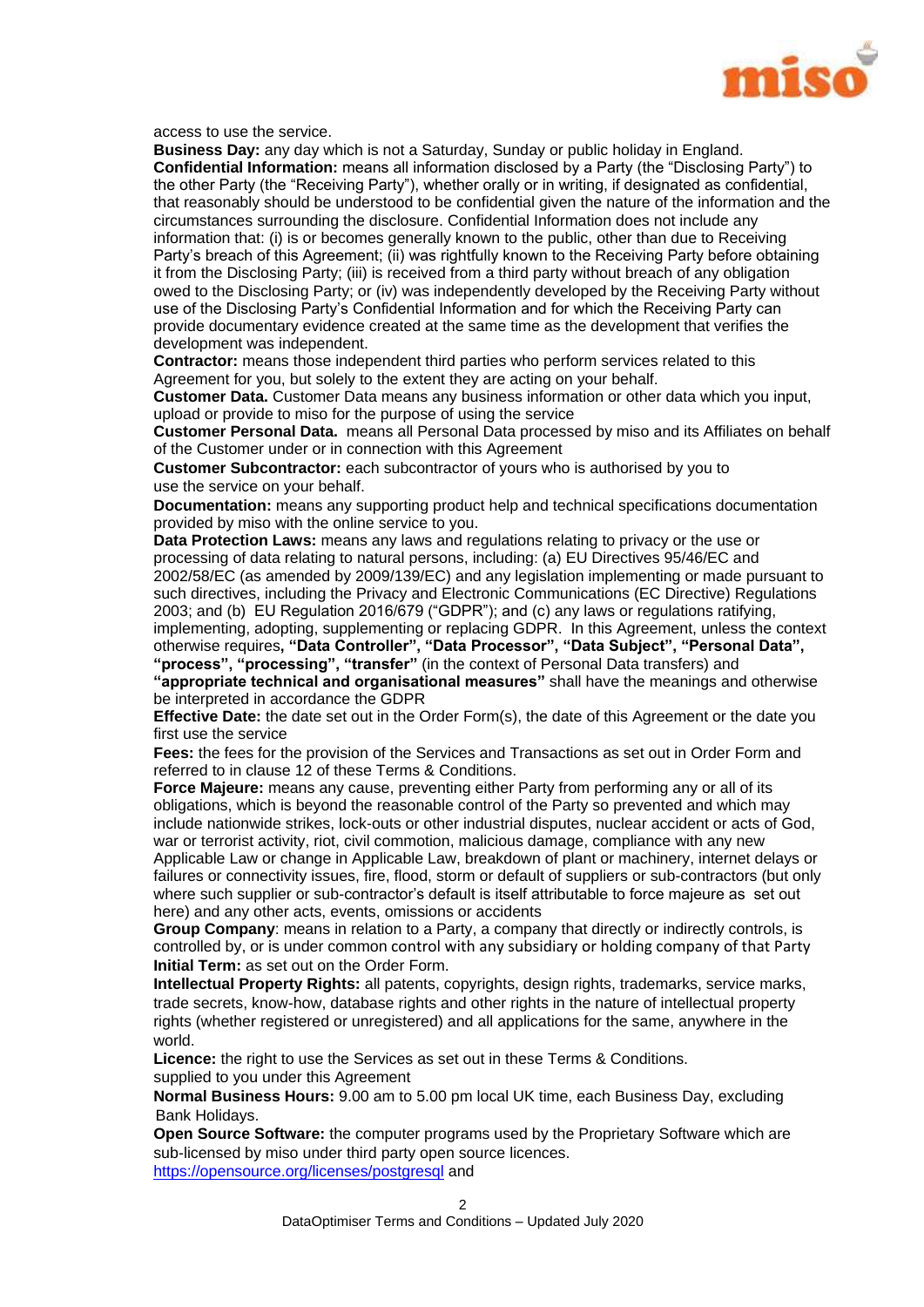

#### <http://docs.geoserver.org/stable/en/user/introduction/license.html>

**Order Form(s):** an order form completed by you or our Statement of Works signed by you, relating to the Services which shall be governed by these Terms & Conditions.

**Ordnance Survey**: the national mapping agency for Great Britain, Explorer House, Adanac Drive, Southampton, SO16 0AS.

Parties: you and us and "Party" means either you or us (as the context dictates).

**Person:** means any (i) individual; or (ii) partnership, firm, corporation, limited liability company, joint venture, association, trust, unincorporated organisation, or other legal entity or organisation.

**Proprietary Software:** the "miso" software packages which are proprietary to Dotted Eyes and the "Safe Software FME Server" software which is proprietary to Safe Software Inc.

**PSGA:** means the Public Sector Geospatial Agreement.

**Services:** the software that we provide to allow Authorised Users to access and use the Software

**Service Levels:** the service levels set out in the Appendix A(2)

**Software:** the Proprietary Software and the Open Source Software used in this service **Sub-Processor:** means a miso third party service provider, Group Company or Affiliate appointed by miso to process Customer Data and Customer Personal Data **Term:** means the period between the dates indicated in the Order Form(s) as the start date and the end date

**VAT:** value added tax chargeable under English law for the time being and any similar additional tax.

In the case of conflict or ambiguity between any provision contained in these Terms & Conditions and any Order Form, these Terms & Conditions shall take precedence.

#### **6. Our Obligations**

- 6.1. We shall use reasonable endeavours to provide the service in accordance with the Order Form(s) in all material respects.
- 6.2. You acknowledge and agree that miso relies on its Group Companies, Affiliates and third party service providers, in order to provide its Services and Products to you, and that as such miso may share and give them access to your Customer and Personal Data in order to supply the services and products to you under this Agreement. You further acknowledge and agree that such parties may be based in different jurisdictions and shall have access to Customer Data and Personal Data in those jurisdictions.

Full details can be found:

- On our website www.misoportal.com in our:
	- o Information Security document
	- o Privacy Policy

We reserve the right to change the above policies and documents and their location from time to time. It is therefore important to check our website regularly. Last updated dates will be clearly shown.

- In the appendices to the agreement including:
	- o Data Protection
	- o Data Processing Activities

We reserve the right to change this Agreement including any appendices contained within and their location from time to time. It is therefore important to check our website regularly. Last updated dates will be clearly shown

6.3. We shall remain liable for the acts and omission of any third party engaged by it in the provision of the Services, and our dealings with Sub-Processors and transfers of Customer and Personal Data are governed by the Appendix C(1) Data Protection, the Appendix C(2) Data Processing Activities and our Information Security document and Privacy Policy which can be downloaded by going to www.misoportal.com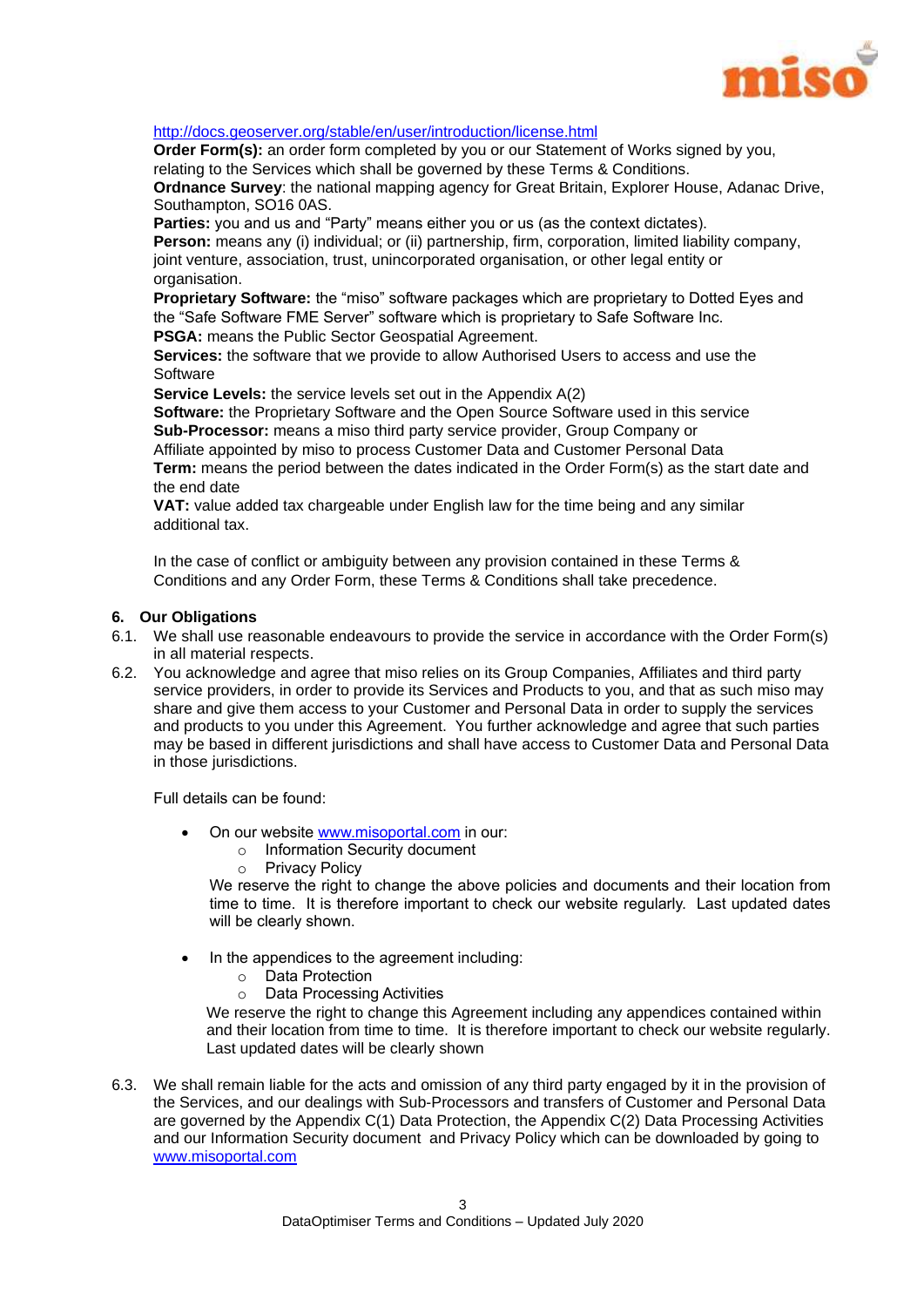

#### **7. Services and Licence**

- 7.1. We shall use reasonable endeavours to perform the Services in accordance the ServiceLevels detailed in Appendix A(2).
- 7.2. In relation to the Proprietary Software:
	- (a) we hereby grant to you subject to the terms and conditions of this agreement a nonexclusive, non-transferable licence to allow Authorised Users to access the Proprietary Software through the Services and to use the Proprietary Software solely in object code form and solely for the purpose of receiving the Services;
- 7.3. DataOptimiser Licence: You agree to be bound by and adhere to the DataOptimiser Your Responsibilities contained in Appendix A(1)
- 7.4. The use of the Open Source Software is subject to the terms and conditions of the relevant software licences.

#### **8. Miso portal Account**

- 8.1. In order to access the service we will create a miso portal account for you and set you up as an Authorised Administrator. You must provide accurate and complete information at the time that the account is opened for you.
- 8.2. You must keep us informed of any changes to the account and your information
- 8.3. You must notify us should you leave the Organisation
- 8.4. It is your responsibility to keep your account password secure and confidential
- 8.5. You must notify us immediately of any breach of security or unauthorised use of your miso account that you become aware of.
- 8.6. You agree that you will be solely responsible (to miso and others) for all activity that occurs under your miso account
- 8.7. You agree you are bound to the provisions of Clause 11 regarding Customer Data and Customer Personal Data.

#### **9. Support**

Ticketed Online Support is optional add-on and can be purchased for an additional fee. If you have purchased Technical Support this will be stated in your Order Form. Any Technical Support purchased will be governed by the Technical Support Terms and Conditions which can be found at [www.misoportal.com/legal](http://www.misportal.com/legal)

#### **10. Your Obligations**

- 10.1. You represent, warrant and agree that throughout the term of this Agreement:-
	- (a) to be bound by Appendix A(1) (Data Optimiser Your Responsibilities)
	- (b) that you have provided us with the necessary accurate information to comply with Appendix A(1) and that you will notify us, in writing to the miso address detailed in Clause 1, of any changes within 5 business days.
	- (c) you have entered into an appropriate agreement with Ordnance Survey or other data provider in respect of any Datasets proprietary to them and delivered via or utilised by the service;
	- (d) you are licensed to use any Datasets proprietary to Ordnance Survey or other data providers under the relevant agreement with them.
	- (e) The use by us of the Datasets for the provision of the Services will not infringe the Intellectual Property Rights of any third party;
	- (f) You will provide us with not less than 5 business days written notice of any change in the Datasets which you are authorised to use.
- 10.2. You warrant to cover all costs incurred by us should you breach either Ordnance Survey or the DataOptimiser licence terms contained in Appendix A(1) and throughout these Terms and this **Agreement**
- 10.3.You agree to maintain accurate records regarding the use of data supplied by miso and user terminal numbers to ensure compliance with Ordnance Survey and our DataOptimiser Licence Agreement for 3 years after payment to miso. miso and Ordnance Survey shall have the right, at their own expense and on reasonable notice, to audit your records at your organisations premises to verify compliance with this agreement. Any audit shall occur within 3 years following the applicable fee payment. miso shall treat such records as confidential.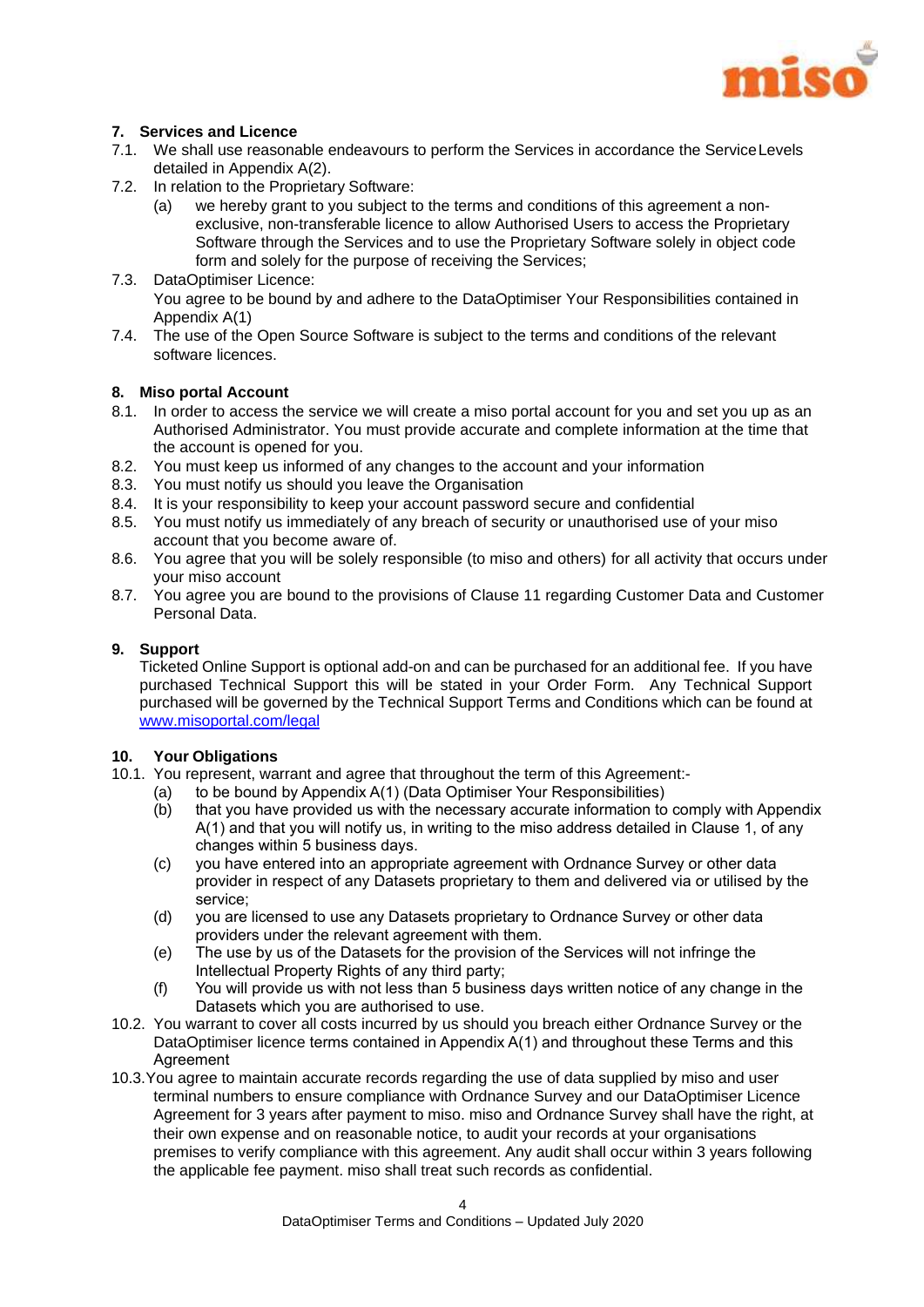

- 10.4. PSGA data products and services are charged at a rate assuming that your organisation has the correct PSGA licence for that data. If you are not licensed under the PSGA for this data you warrant to notify us at the point of order and cover any additional costs incurred by us
- 10.5. You undertake to defend us from and against any claim or action that the possession, use or by us in delivering the Services infringes the Intellectual Property Rights or Licence rights of a third party, UK or EU law and shall fully indemnify us and hold us harmless from and against any losses, damages, costs (including all legal fees) and expenses incurred by or awarded against us as a result of or in connection with any such claim.
- 10.6. You shall ensure that you will keep your log in details and passwords for use of the Services confidential and that each Authorised User keeps his password for the use of the Services confidential.
- 10.7. You warrant to cover all reasonable costs incurred by us should any Customer Data or Customer Personal Data uploaded by you to DataOptimiser be found to contain Malware including but not limited to Trojans, Spyware and Viruses
- 10.8. That you will not, unless pre-agreed by us in writing, provide us with, in any form, Customer Data or Personal Data deemed as a special category of Data under GDPR.
- 10.9. Carry out your obligations as described in the Order Form(s)
- 10.10.You shall not, without the prior written consent of miso, at any time from the date of this agreement to the expiry of 12 months after the last date of supply of the Services, solicit or entice away from miso or employ or attempt to employ any person who is, or has been, engaged as an employee, consultant of miso in the provision of the Services

#### **11. Customer Data and Customer Personal Data**

- 11.1. You, not miso, have sole responsibility for the entry, deletion, correction, accuracy, quality, integrity, legality, reliability, appropriateness, and right to use the Customer Data. Miso is not responsible for any of the foregoing or for any destruction, damage, loss, or failure to store any Customer Data beyond its reasonable control or resulting from any failure in data transmission or operation during the service provided to you by us.
- 11.2. You represent and warrant that you have and will maintain all necessary licences, consents, and permissions necessary to provide the Customer Data to miso and for them to store and process the Customer Data and Customer Personal Data in accordance with the terms of this Agreement.
- 11.3. If miso processes any Customer Data and Customer Personal Data on your behalf when performing its obligations under this Agreement, the Parties acknowledge that you shall be the Data Controller and miso shall be a Data Processor and in any such case:
	- (a) you shall ensure that you are entitled to transfer the relevant Customer and Customer Personal Data to miso so that they may lawfully use, process and transfer the Customer Personal Data in accordance with this Agreement on your behalf
	- (b) you shall ensure that the relevant third parties have been informed of, and have given their consent to, such use, processing, and transfer as required by all applicable Data Protection Laws;
	- (c) each Party shall take appropriate technical and organisational measures against unauthorised or unlawful processing of the personal data or its accidental loss, destruction or damage; and
	- (d) notwithstanding any other provision of this Agreement, but subject always to Appendix C(1) Data Protection and Appendix C(2) Data Processing Activities, nothing shall prevent miso from disclosing Customer Personal Data or Customer Data to their Group Companies, Affiliate, Sub-Processors and third party service providers as necessary to provide the Services, and otherwise in order to comply with Applicable Law or at the request of a governmental, regulatory or supervisory authority
- 11.4. The Customer must ensure that Customer Data and Customer Personal Data deemed as a special category of Data under GDPR is not uploaded to the service or given to us in any form unless pre-agreed by us in writing
- 11.5. From the commencement date specified in the Order Form(s) or this date of this Agreement (whichever is the earlier), the Parties shall comply with Appendix C(1) Data Protection and Appendix C(2) Data Processing Activities
- 11.6. You are solely responsible and liable for any transfer of Customer Data made by you (or made by miso at your request) to a third party and for ensuring that such transfer is in compliance with the Parties' obligations under the Data Protection Laws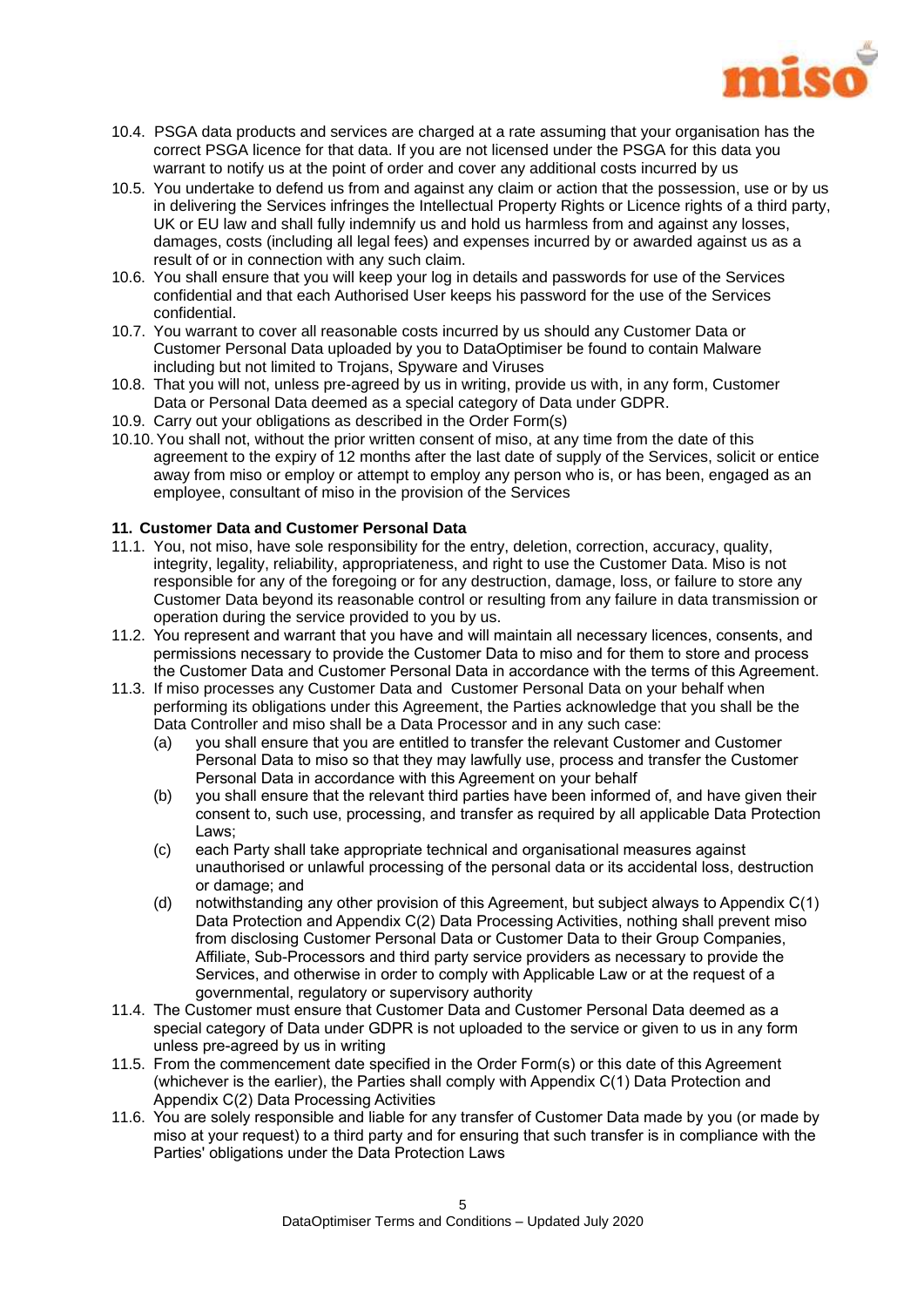

- 11.7. **Rights in Customer Data**. As between the parties, you shall retain all right, title and interest (including any and all intellectual property rights) in and to your Customer Data as published on DataOptimiser. Subject to the terms of this Agreement, you hereby grant to miso a non-exclusive, worldwide, royalty-free right to use, copy, store, transmit, and distribute, perform and display (including publicly), modify and create derivative works of the Customer Data solely to the extent necessary to provide the service in accordance with this Agreement and the Documentation.
- 11.8. **Storage of Customer Data**. miso does not provide an archiving service. We agree that we shall not intentionally delete any Customer Data prior to termination or expiration of Customer's applicable Term. Except as otherwise set forth herein, miso expressly disclaims all other obligations with respect to storage of Customer Data

#### **12. Fees and payment**

- 12.1. You shall pay the Fees in accordance with the associated payment terms as set out in Order Form.
- 12.2. The charges exclude:
	- (a) the cost of hotel, subsistence, travelling and any other ancillary expenses reasonably incurred by the individuals whom miso engages in connection with the any Services. Such expenses shall be invoiced by miso at the rates state in the Order Forms(s); and
	- (b) VAT, which miso shall add to its invoices at the appropriate rate,
- 12.3. Unless otherwise agreed in writing, each invoice is due and payable 30 days after the invoice date (**Due Date**). Without prejudice to any other right or remedy that it may have, if the Customer fails to pay miso on the Due Date:
	- (a) the Customer shall pay interest on the overdue amount at the rate of 3% per annum above Barclay's Bank plc's base rate from time to time. Such interest shall accrue on a daily basis from the due date until actual payment of the overdue amount, whether before or after judgment. The Customer shall pay the interest together with the overdue amount; and (b) miso may suspend all Services until payment has been made in full.
- 12.4. All amounts due under this agreement shall be paid in full without any set-off, counterclaim,
- deduction or withholding (other than any deduction or withholding of tax as required by law).

## **13. Confidentiality**

- 13.1. Subject to clause 13.2, each Party shall, during the Term of this Agreement and thereafter, keep confidential, and shall not use for its own purposes nor without the prior written consent of the other disclose to any third party, these Terms & Conditions or any information of a confidential nature (including, without limitation, trade secrets and information of commercial value) which may become known to such Party from the other Party and which relates to the other Party or any of its Affiliates (**Confidential Information**), unless such information is public knowledge or already known to such Party at the time of disclosure, or subsequently becomes public knowledge other than by breach of these Terms & Conditions, or subsequently comes lawfully into the possession of such Party from a third party.
- 13.2. You shall be entitled to disclose to Authorised Users only such of the Confidential Information as is necessary for them to know in order for them to perform a Transaction. We shall be entitled to disclose to the proprietary owner(s) of any of the Software such of the Confidential Information (including these Terms & Conditions) as is required for our suppliers to fulfil their obligations to us or us to fulfil our obligations to them.
- 13.3. Privacy Policy
	- (a) Your use of the service is subject to the miso Privacy Policy, a current version of which is available at www.misoportal.com
- 13.4. The provisions of this Clause 13 shall remain in full force and effect notwithstanding termination of this Agreement for any reason

## **14. Proprietary Rights**

- 14.1. You acknowledge that:-
	- (a) all Intellectual Property Rights in the Proprietary Software shall belong to us or to the proprietary owner thereof;
	- (b) all Intellectual Property Rights in the Open Source Software belongs to the third party proprietary owner thereof; and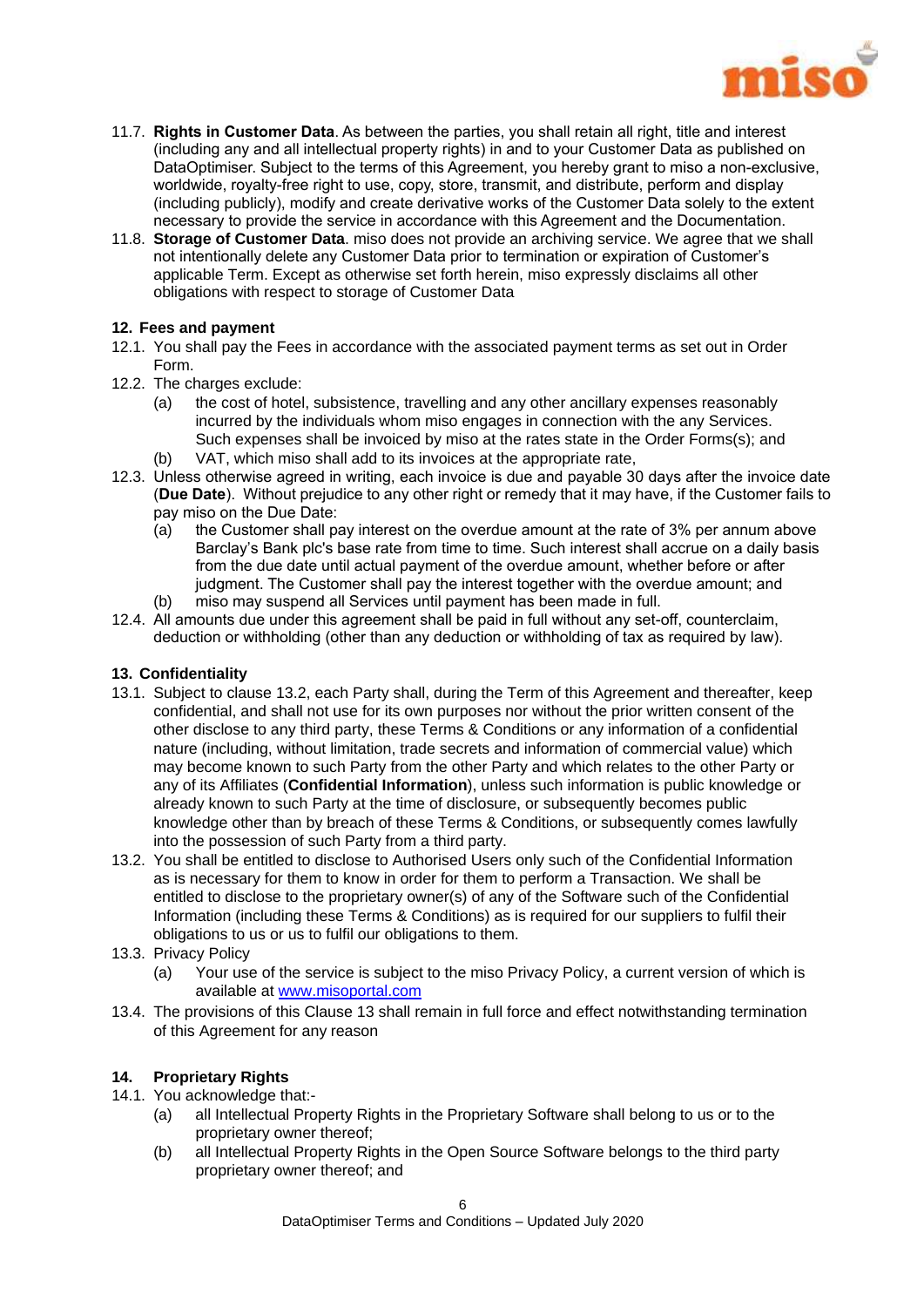

that except as expressly stated herein, this Agreement does not grant you any Intellectual Property Rights (including but without limitation any licences) in or to the Software, Services or any related documentation.

- 14.2. We undertake at our own expense to defend you or, at our option, settle any claim or action brought against you alleging that the possession or use of the Services (other than the Open Source Software) in accordance with these Terms & Conditions infringes the UK Intellectual Property Rights of a third party (**Infringement Claim**) and shall be responsible for any reasonable losses, damages, costs (including legal fees) and expenses incurred by or awarded against you as a result of or in connection with any such Infringement Claim.
- 14.3. Clause 14.2 is conditional on:
	- (a) you notifying us in writing, as soon as reasonably practicable, of any Infringement Claim of which you have notice;
	- (b) you not making any admission as to liability or compromise or agreeing to any settlement of any Infringement Claim without our prior written consent, which consent shall not be unreasonably withheld or delayed; and
	- (c) us having, at our own expense, the conduct of or the right to settle all negotiations and litigation arising from any Infringement Claim and you giving us all reasonable assistance in connection with those negotiations and such litigation at our request and expense.
- 14.4. If any Infringement Claim is made, or in our reasonable opinion is likely to be made, against you, we may at our sole option and expense:
	- (a) procure for you the right to continue using the Proprietary Software or Services (or any part thereof) in accordance with these Terms & Conditions; or
	- (b) modify the Proprietary Software or Services so that it or they cease to be infringing; or
	- (c) replace the Proprietary Software with non-infringing software; or
	- (d) terminate this Licence immediately by notice in writing to you.
- 14.5. The foregoing states your sole and exclusive rights and remedies, and our entire obligations and liability, for Intellectual Property Right infringement.

#### **15. Limitation of Liability**

- 15.1. Nothing in this Agreement will limit or exclude either Party's liability for: (i) death or personal injury resulting from negligence or for fraud, fraudulent misstatement, or fraudulent misrepresentation; (ii) any liability which may not be limited or excluded as a matter of law; or (iii) any claims arising under a Party's obligations of indemnification. Nothing in this Agreement will limit your obligation to pay any undisputed fees.
- 15.2. Subject to Clause 15.1, neither Party shall be liable (in contract, tort (including negligence), strict liability, or otherwise): (i) for any loss arising from or in connection with loss of revenues, profits (whether direct or indirect), contracts or business, or failure to realise anticipated savings, loss of use or other economic advantage arising from your use of the Service, including the inability to use the Service; loss or corruption of data; unauthorised access to data; or (ii) for any indirect, special, incidental, exemplary, enhanced, punitive, or consequential losses or damages, suffered or incurred by the other party arising out of or in connection with this Agreement even if such Party knew of, had been advised of the possibility of, or foreseen such damages in advance.
- 15.3. Subject to the overall provision in paragraph 15.1 above. Miso shall not be liable to you for:
	- (a) The deletion of, corruption of, or failure to store, any Content and other Metadata or Datasets uploaded to or published by DataOptimiser
	- (b) Your failure to provide miso with accurate account information
	- (c) Your failure to keep your password or miso account details secure and confidential
- 15.4. The limitations on miso's liability to you in paragraph 15.3 above shall apply whether or not miso has been advised of or should have been aware of the possibility of any such losses arising
- 15.5. Subject to Clause 15.2 and except as set out in the remainder of this clause, neither Party's aggregate liability in connection with any Order Form(s) will exceed 125% of the amount actually paid by you under that Order Form in the 12-month period preceding the event giving rise to such liability, regardless of whether such liability is based in contract, tort, strict liability, or otherwise. With respect to a Party's breach of its obligations set out in Clause 13 (Confidentiality) or Appendix C(1) (Data Protection) or Appendix C(2) (Data Processing Activities), neither Party's aggregate liability will exceed the lesser of £1,000,000 (one million pounds sterling) and five times the amount actually paid by you under the applicable Order Form in the 12-month period preceding the event giving rise to such liability.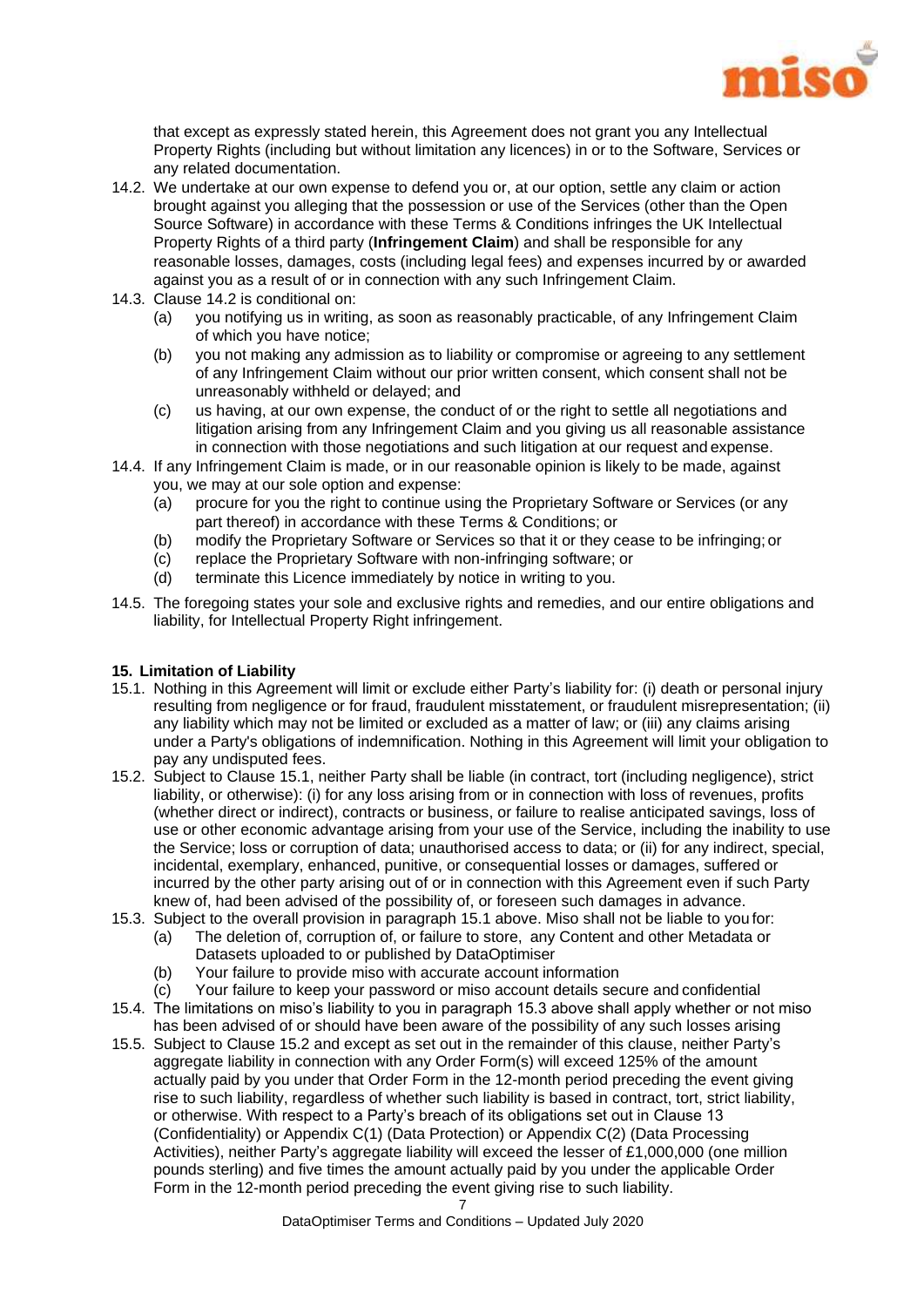

#### **16. Service Level and Maintenance**

16.1. See Appendix A(2)

#### **17. Term and Termination**

- 17.1. This Agreement shall commence on the Effective Date and shall (unless terminated as provided in the remainder of this clause) continue for the Initial Term.
- 17.2. After the Initial Term (and each renewal) this Agreement shall automatically renew for a further year at the standard rates, unless either Party notifies the other, in writing, at least 30 days before the end of the then current term.
- 17.3. On becoming aware of any potential violation of these Terms, miso reserves the right (but shall have no obligations) to decide whether Content complies with the content requirements set out in these Terms and may remove such Content and/or terminate a User's access for uploading Content which is in violation of these Terms at any time. Without prior notice and at its sole discretion
- 17.4. Without prejudice to any other rights or remedies to which the Parties may be entitled, either party may terminate this Agreement without liability to the other if:
	- (a) the other Party commits a material breach of any of the terms of this Agreement and (if such a breach is remediable) fails to remedy that breach within 30 days of that Party being notified in writing of the breach; or
	- (b) if the other Party is unable to pay its debts (within the meaning of section 123 of the Insolvency Act 1986), or becomes insolvent, or is subject to an order or a resolution for its liquidation, administration, winding-up or dissolution (otherwise than for the purposes of a solvent amalgamation or reconstruction), or has an administrative or other receiver, manager, trustee, liquidator, administrator or similar officer appointed over all or any substantial part of its assets, or enters into or proposes any composition or arrangement with its creditors generally, or is subject to any analogous event or proceeding in any applicable jurisdiction; or
	- (c) the other Party ceases, or threatens to cease, to trade; or
	- (d) the other Party takes or suffers any similar or analogous action in any jurisdiction in consequence of debt.
- 17.5. We have the right (but are not obliged to), on written notice to you, at our sole option, to immediately either suspend or terminate the Licence in the following circumstances:-
	- (a) where you have failed to pay any invoice due under these Terms & Conditions in full within 30 days of the Due Date; or
	- (b) where you have breached your obligations under any of clauses 8,10,11,12,13,14
- 17.6. On termination of this Agreement for any reason:
	- (a) all licences granted under this Agreement shall immediately terminate;
	- (b) you shall have no further right to use the Services;
	- (c) you shall immediately pay to us any and all sums due under this Agreement;and
	- (d) each Party shall return and make no further use of any equipment, property, materials and other items (and all copies of them) belonging to the other Party; and
	- (e) the accrued rights of the Parties as at termination, or the continuation after termination of any provision expressly stated to survive or implicitly surviving termination, shall not be affected or prejudiced

#### **18. Force Majeure**

We shall have no liability to you under this Agreement if we are prevented from or delayed in performing our obligations under this Agreement by acts, events, omissions or accidents beyond our reasonable control, including, without limitation, strikes, lock-outs or other industrial disputes (whether involving our workforce or that of any other party), failure of a utility service or transport or telecommunications network, act of God, war, riot, civil commotion, malicious damage, compliance with any law or governmental order, rule, regulation or direction, accident, breakdown of plant or machinery, fire, flood, storm or default of suppliers or sub-contractors. We shall notify you of such an event and its expected duration.

#### **19. General**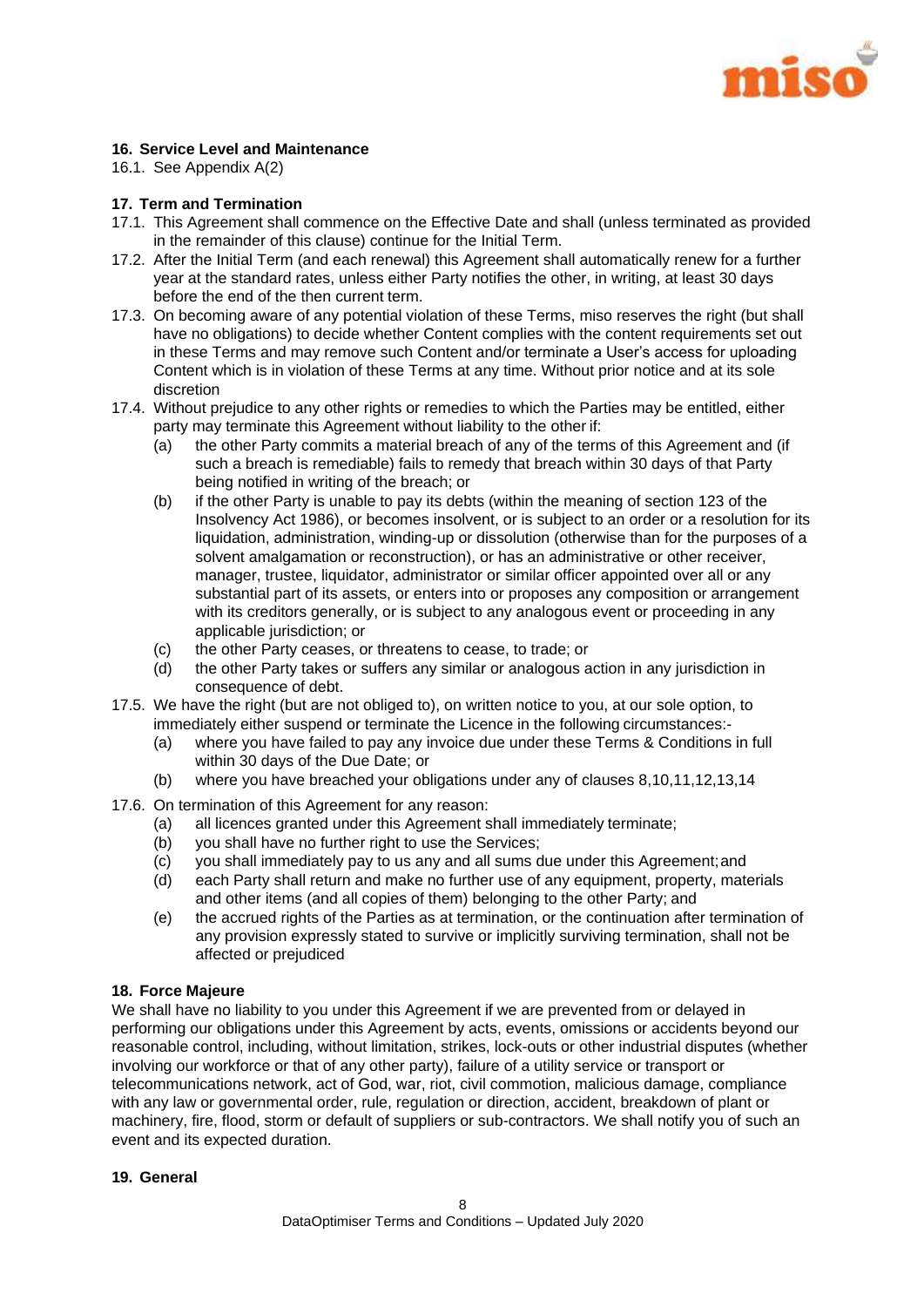

- 19.1. No forbearance or delay by either Party in enforcing its rights shall prejudice or restrict the rights of that Party, and no waiver of any such rights or of any breach of any contractual terms shall be deemed to be a waiver of any other right or of any later breach unless expressly set out in writing by the waiving Party.
- 19.2. If any provision in the Agreement is judged to be illegal or unenforceable, the continuation in full force and effect of the remainder of the provisions shall not be prejudiced.
- 19.3. Any amendment, waiver or variation of the Agreement shall not be binding on the parties unless set out in writing, expressed to amend the Agreement and signed by or on behalf of each of the Parties.
- 19.4. No term in the Agreement is intended to confer a benefit on, or to be enforceable by, any person who is not a Party to it.
- 19.5. In relation to assignment and sub-licensing:
	- (a) you have no right to sub-license or to assign the benefit or burden of the Agreement in whole or in part, or to allow the Software to become the subject of any charge, lien or encumbrance without our prior written consent.
	- (b) We may sub-license, assign, charge or otherwise transfer any of our rights or obligations under the Agreement, provided we give written notice to you of any sub-licence, assignment, charge or other transfer.
- 19.6. All notices given by you to us must be given to us in writing at the address shown in clause 1 or to [cancellations@misoportal.com.](mailto:cancellations@misoportal.com) We may give notice to you at either the email or postal address set out in the Order Form. Notice will be deemed received and properly served 24 hours after an email is sent, or three days after the date of posting of any letter. In proving the service of any notice, it will be sufficient to prove, in the case of a letter, that such letter was properly addressed, stamped and placed in the post and, in the case an email, that such email was sent to the specified email address of the addressee and that no error message indicating failure to deliver has been received by the sender and provided further that within 24 hours of transmission a hard copy of the email is sent by post to the intended recipient.
- 19.7. These Terms & Conditions, the Schedule and the Order Form contain the whole agreement between the Parties relating to the subject matter hereof and supersede all prior agreements, arrangements and understandings between the parties relating to that subject matter.
- 19.8. The Agreement, its subject matter or its formation (including non-contractual disputes or claims) shall be governed by and construed in accordance with English law and submitted to the nonexclusive jurisdiction of the English courts.
- 19.9. The provisions of clause 19 shall remain in full force and effect notwithstanding termination of the Agreement for any reason

The Parties have caused this Agreement to be executed by their respective duly authorised representatives.

| Dotted Eyes Limited<br>trading as miso | <b>Customer</b>   |  |
|----------------------------------------|-------------------|--|
|                                        | By: $\frac{1}{2}$ |  |
|                                        |                   |  |
|                                        | Date: Date:       |  |
|                                        |                   |  |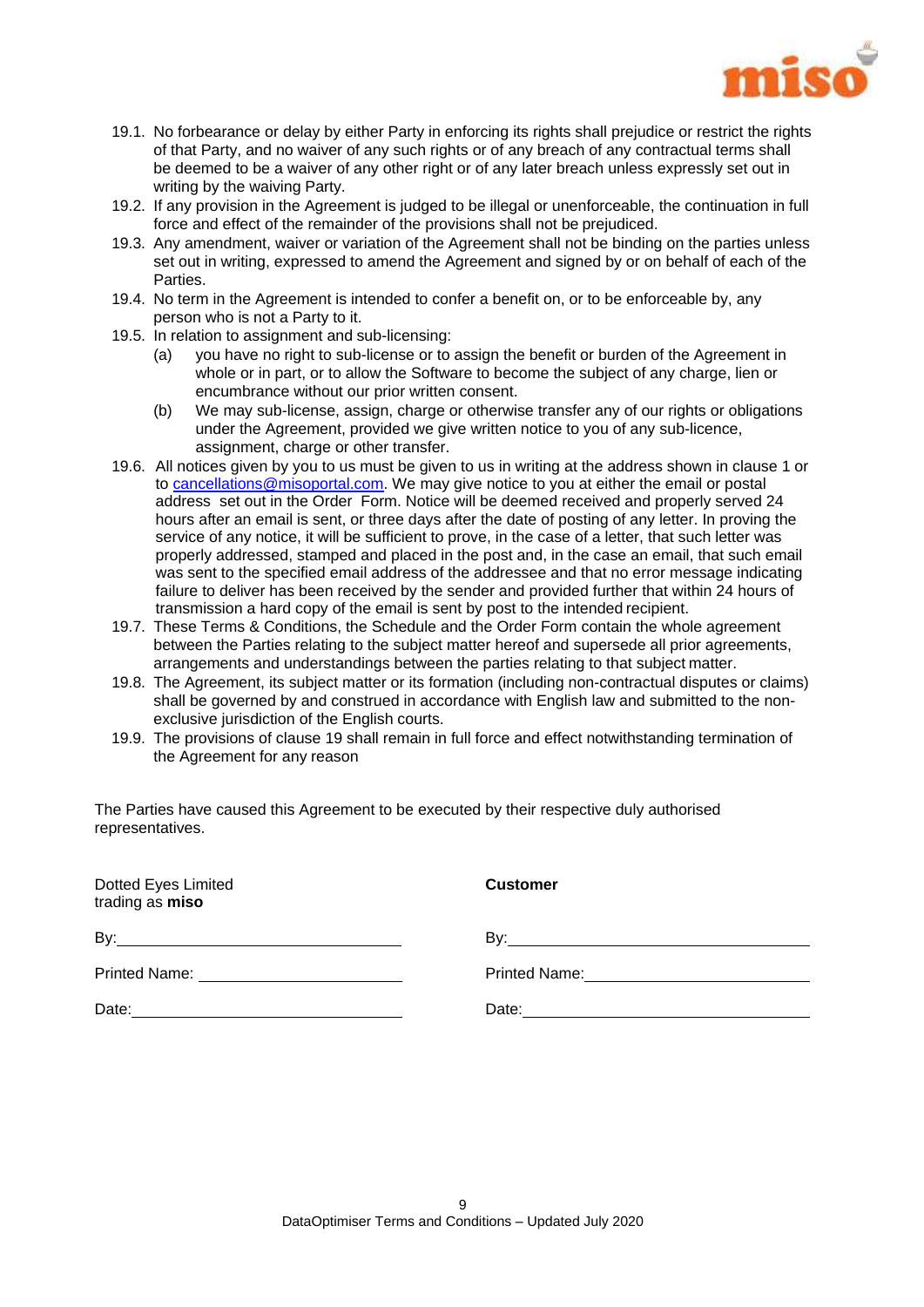

## **APPENDIX A(1)**

## **DataOptimiser Your Responsibilities**

#### **1. Your Responsibilities**

- 1.1. You are responsible for ensuring you have a current and appropriate licence to all data sets ordered via MISO DataOptimiser
- 1.2. If you are covered by the PSGA you are responsible for providing us with the extents that you require
- 1.3. If you are not covered by the PSGA you are responsible for providing us with the initial Ordnance Survey data which we require in order to provide you with the Data Optimiser as set out below:-
	- (a) where you source data from Ordnance Survey under a collective purchase agreement, you will on or before the Commencement Date, provide to us the original CD or DVD (or such other media as Ordnance Survey may use from time to time) containing the ordnance data which Ordnance Survey has licensed to you (**Ordnance Survey Licence);** OR
	- (b) where you source data from Ordnance Survey other than under a collective purchase agreement, you will on or before the Commencement Date provide to us the original CD or DVD which is the subject of the Ordnance Survey Licence
- 1.4. It is your responsibility at all times to maintain an appropriate data backup procedure to enable the recovery of lost or corrupted data files.

You agree to comply with all our reasonable instructions, guidelines and directions in relation to the receipt and use of Data Optimiser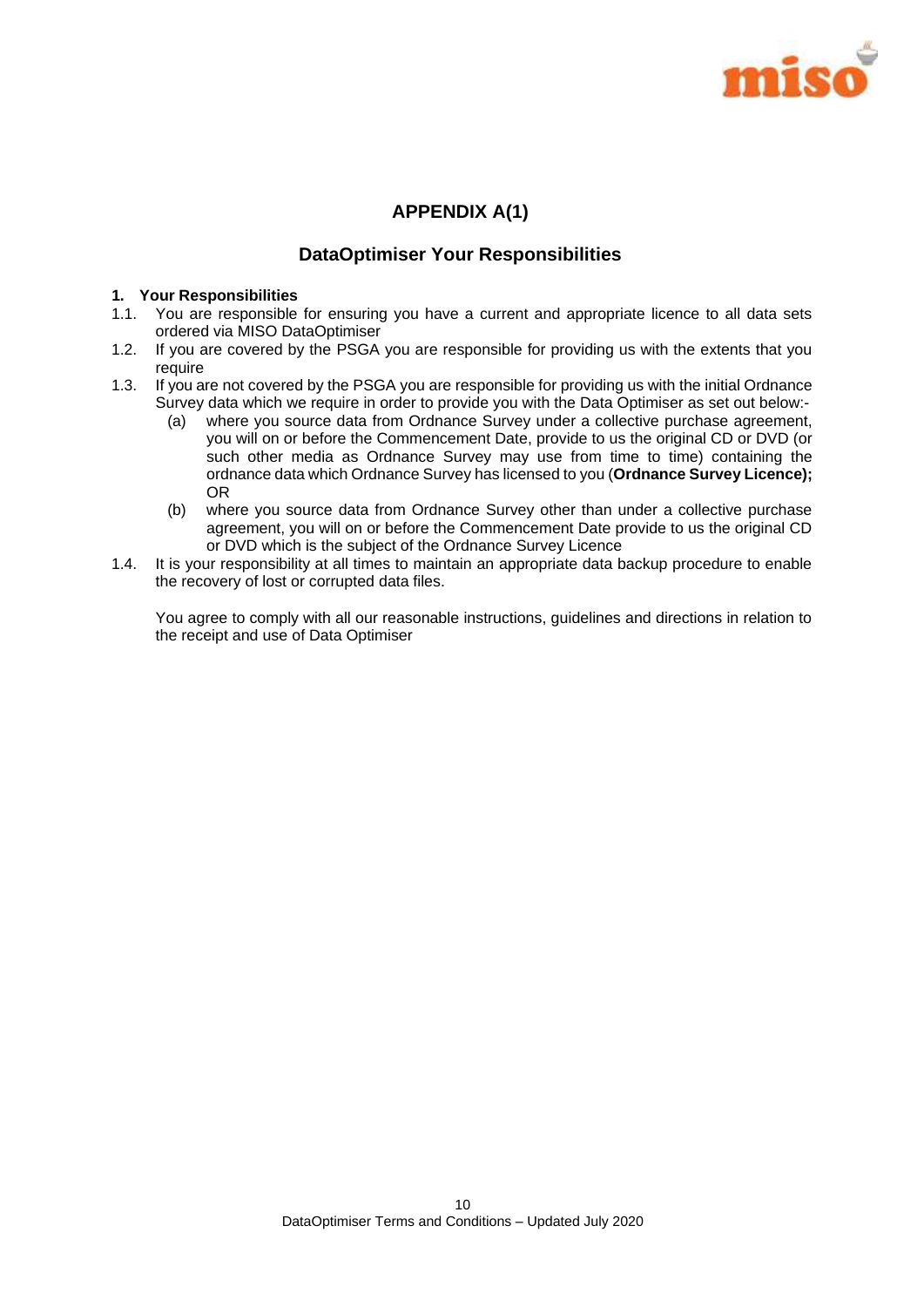

## **APPENDIX A(2)**

## **Service Levels and Maintenance**

#### **Service Levels**

We shall use our reasonable endeavours to ensure that the Services are available during Normal Business Hours.

#### **Maintenance**

We may interrupt the Services to perform emergency maintenance. In addition, we may interrupt the Services outside Normal Business Hours for unscheduled maintenance, provided that we have given you at least 3 days advance notice (via our website). We shall at all times endeavour to keep any service interruptions to a minimum.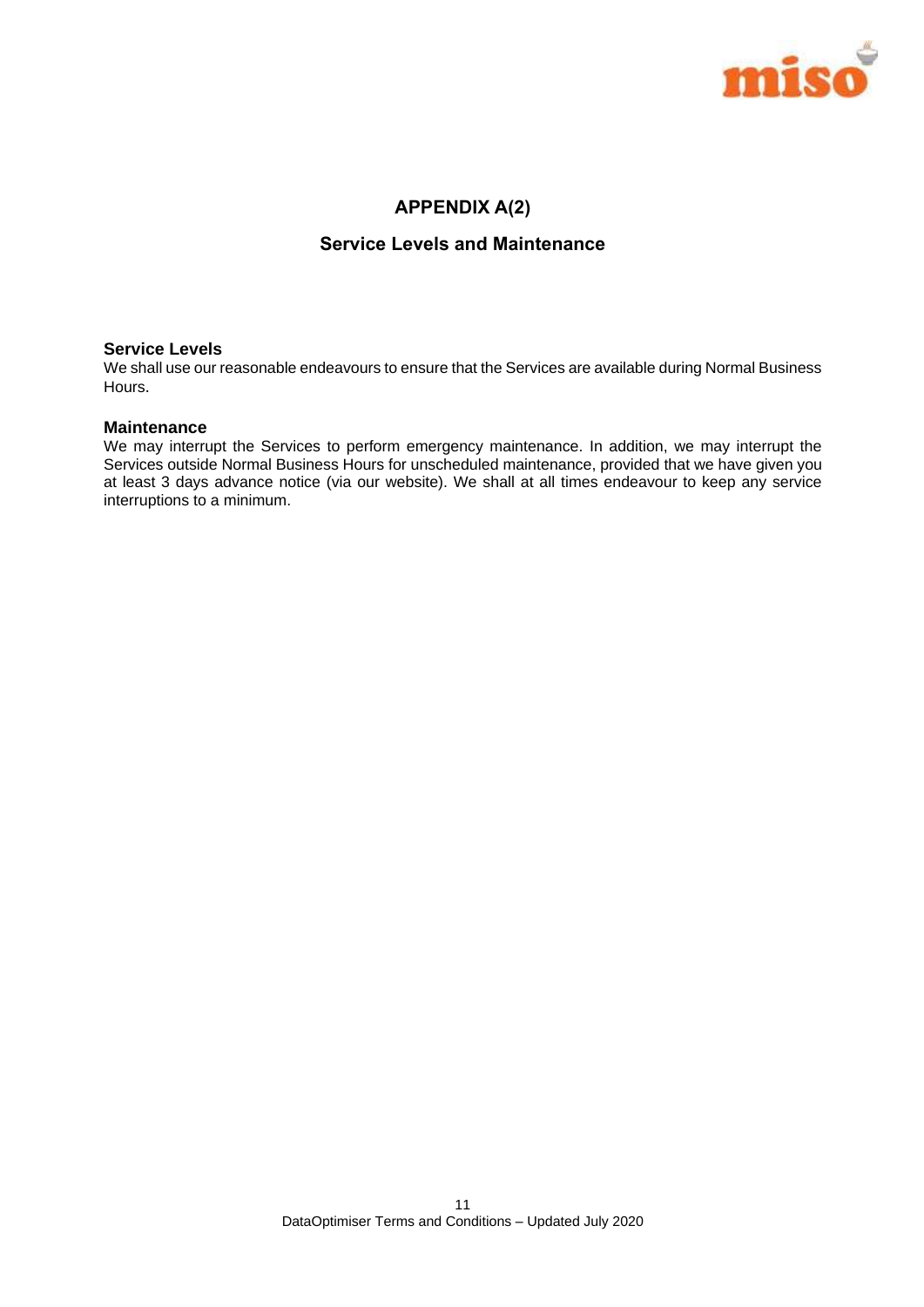

## **APPENDIX B**

## **Technical Support Terms and Conditions**

Ticketed Online Support is optional add-on and can be purchased for an additional fee. If you have purchased Technical Support this will be stated in your Order Form. Any Technical Support purchased will be governed by the Technical Support Terms and Conditions which can be found at [www.misoportal.com/legal](http://www.misoportal.com/legal)

The Terms may be modified at any time at our sole discretion. It is your responsibility to review the Terms regularly for updates.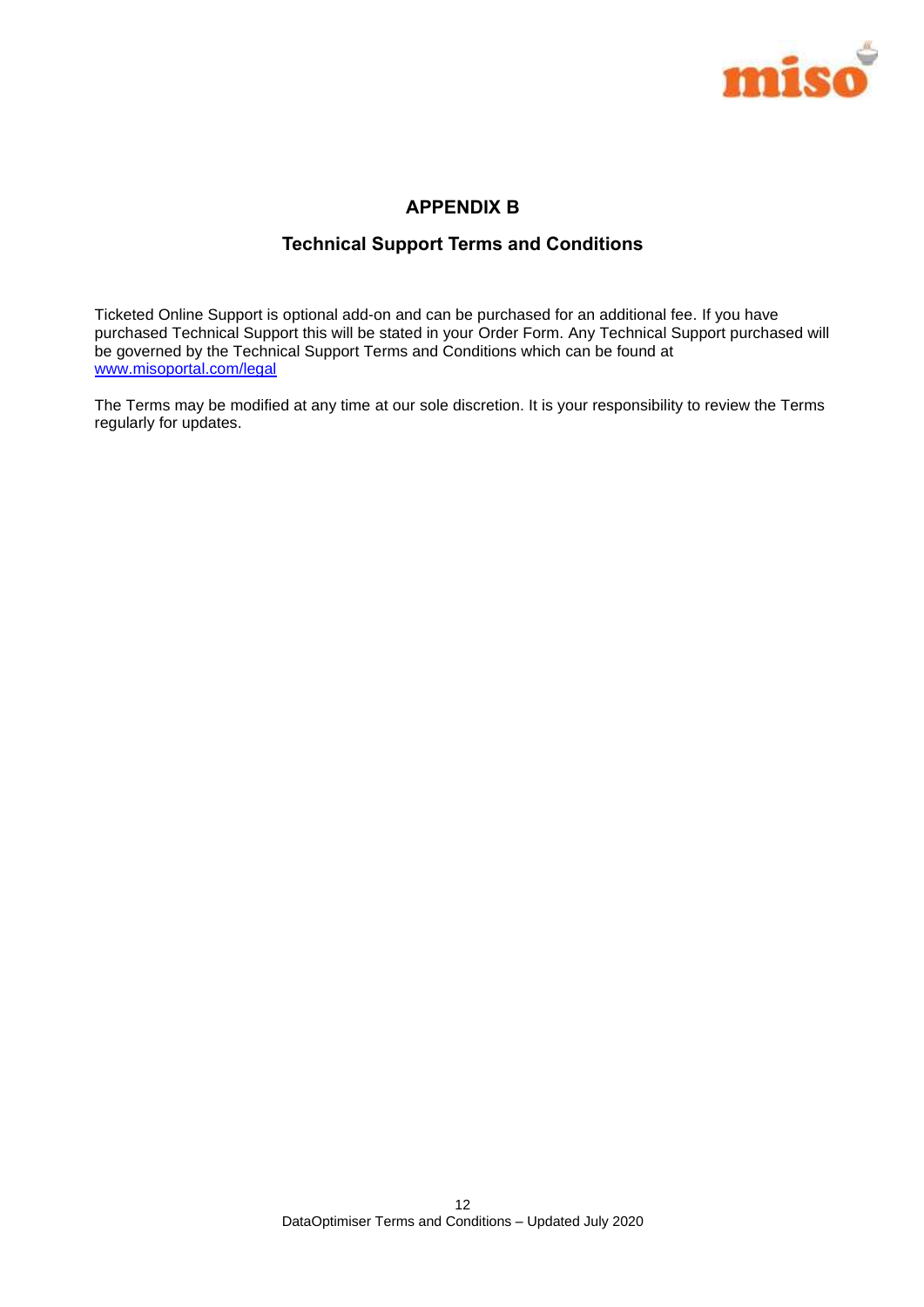

## **APPENDIX C(1)**

## **Data Protection**

#### **1. Definitions and interpretation**

1.1 In this Appendix, unless the context otherwise requires:

"**DP Regulator**" means any governmental or regulatory body or authority with responsibility for monitoring or enforcing compliance with the Data Protection Laws;

"**Data Subject Request**" means a request from a Data Subject to exercise its rights under the Data Protection Laws in respect of that Data Subject's Personal Data;

"**Security Breach**" means any actual loss, unauthorised or unlawful processing, destruction, damage, or alteration, or unauthorised disclosure of, or access to the Customer Personal Data, and terms defined in a provision of this Appendix shall have the meaning given to them in that provision

#### **2. Compliance with Data Protection Laws**

2.1 miso shall comply with its obligations under the Data Protection Laws as they apply to it as a Data Processor of the Customer Personal Data.

2.2 The Customer shall comply with its obligations under the Data Protection Laws as they apply to it as a Data Controller of the Customer Personal Data.

#### **3. Processing and security**

3.1 In performing its obligations under this Agreement, miso shall only process the categories of Personal Data and only in respect of the categories of Data Subjects, and only for the nature and purposes of processing and duration, as is set out in the Annex to this Appendix or as necessary to perform its obligations under this Agreement, save as otherwise required by any Applicable law.

3.2 In processing the Customer Personal Data, miso shall:

- (a) process Customer Personal Data only in accordance with the Customer's written instructions from time to time (including those set out in this Agreement) except as otherwise required by any Applicable Law;
- (b) not process the Customer Personal Data for any purpose other than those set out in the Annex and as necessary to perform its obligations under this Agreement unless otherwise expressly authorised by the Customer;
- (c) promptly notify the Customer if it receives a Data Subject Request in respect of Customer Personal Data:
- (d) as far as reasonably practicable, co-operate with and provide assistance to the Customer in relation to any Data Subject Request in respect of Customer Personal Data;
- (e) taking into account:
	- (i) the state of the art;
	- (ii) the nature, scope, context and purposes of the processing; and
	- (iii) the risk and severity of potential harm,

protect the Customer Personal Data by ensuring that it has in place appropriate technical and organisational measures, including measures to protect the Customer Personal Data against the risks of a Security Breach; and

(f) ensure that any persons authorised by miso to process Customer Personal Data are obliged to keep such data confidential.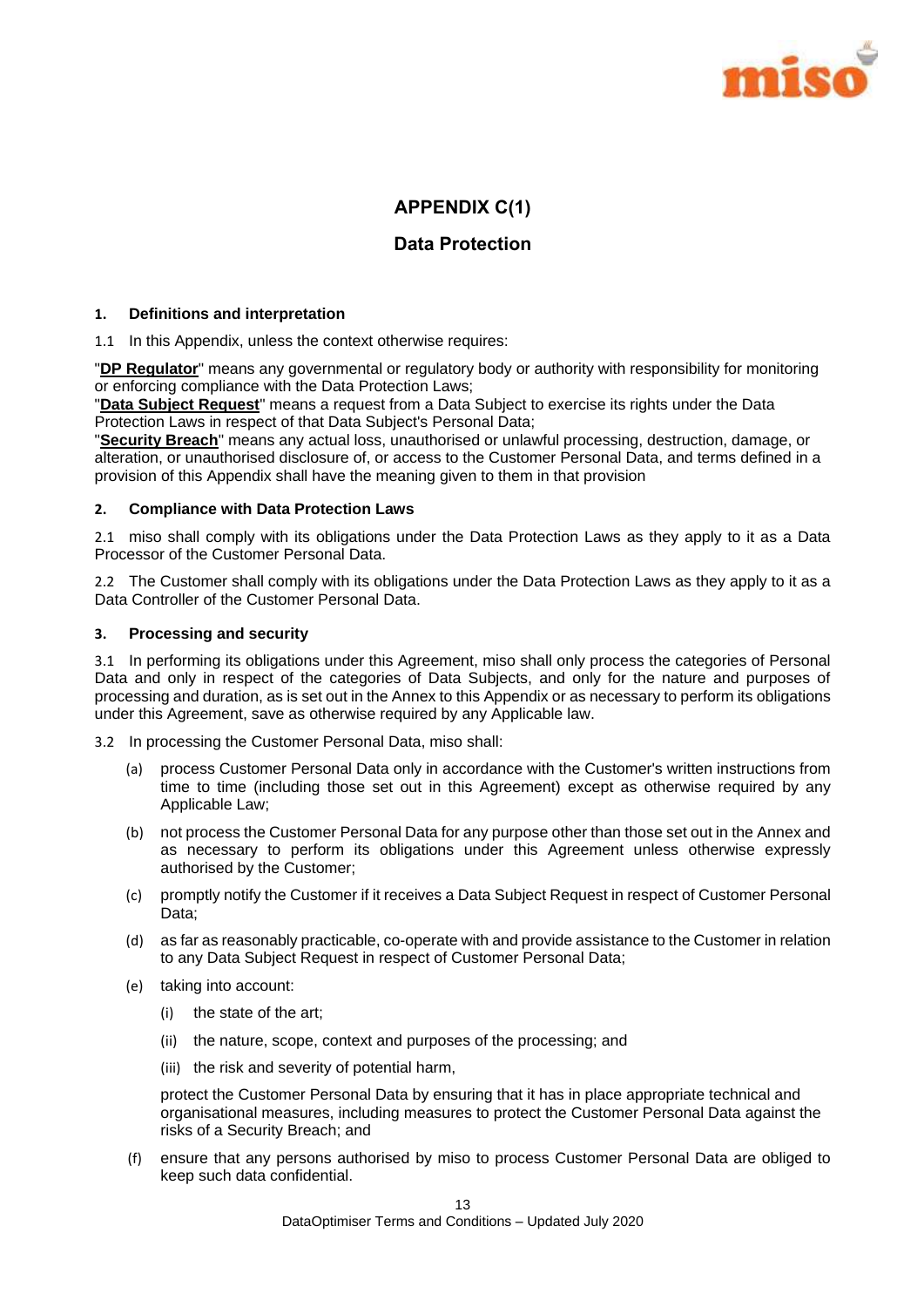

3.3 miso shall, without undue delay after discovering any Security Breach or any failure or defect in security which leads, or might reasonably be expected to lead, to a Security Breach (together a "**Security Issue**") notify the Customer of the same.

3.4 Where a Security Issue arises, miso shall:

- (a) as soon as reasonably practicable, provide the Customer with details of the Security Issue, the actual or expected consequences of it, and the measures taken or proposed to be taken to address or mitigate it;
- (b) co-operate with the Customer, and provide the Customer with all reasonable assistance in relation to the Security Issue; and
- (c) unless required by Applicable Law, not make any notifications to a DP Regulator or any Data Subjects about the Security Issue without the Customer's prior written consent (such consent not to be unreasonably withheld or delayed).

#### **4. Return or destruction of Personal Data**

4.1 Subject to paragraph [4.2,](#page-14-0) miso shall return or, at the election of the Customer, irretrievably delete all Customer Personal Data in its control or possession when it no longer requires such Customer Personal Data to exercise or perform its rights or obligations under this Agreement, and in any event within 30 days following expiry or termination of this Agreement.

<span id="page-14-0"></span>4.2 To the extent that miso is required by Applicable Law to retain all or part of the Customer Personal Data (the "**Retained Data**"), miso shall isolate and cease all processing of the Retained Data other than as required by the Applicable Law.

#### **5. Audit**

5.1 miso shall provide such information, reasonable co-operation and assistance in relation to any request made by the Customer (or its auditors, or its or their representatives) as necessary to demonstrate miso's compliance with the Data Protection Laws in relation to this Agreement.

#### **6. Co-operation and assistance**

6.1 miso shall co-operate with the Customer, and provide such information and assistance as the Customer may reasonably require, to enable the Customer to:

- (a) comply with the Customer's obligations under the Data Protection Laws (including Articles 32-36 of GDPR) in respect of Customer Personal Data; and
- (b) deal with and respond to investigations and requests for information relating to the Customer Personal Data from any DP Regulator.

6.2 If miso receives any complaint, notice or communication from a DP Regulator or other third party (excluding a Data Subject Request) which relates directly or indirectly to Customer Personal Data or to either Party's compliance with the Data Protection Laws, it shall notify the Customer as soon as reasonably practicable.

#### <span id="page-14-1"></span>**7. Sub-Processors**

7.1 miso shall not subcontract any processing of the Customer Personal Data to any Sub-Processor except as authorised by the Customer in accordance with this paragraph [7.](#page-14-1) The Customer consents to miso engaging Sub-Processors to process the Data provided that: (i) miso provides at least 30 days' prior notice of the addition of any subcontractor (including details of the processing it performs or will perform) ("**Sub-Processor Notice**"); and (ii) miso complies with paragraphs [7.4](#page-15-0) and [7.5](#page-15-1) of this Appendix.

7.2 The Customer hereby consents to miso's use of the Sub-Processors listed at [www.misoportal.co.uk/legal](http://www.misoportal.co.uk/legal) which shall be maintained and updated when any Sub-Processor is added or removed in accordance with this paragraph [7.](#page-14-1)

7.3 If within 30 days of receipt of a Sub-Processor Notice the Customer notifies miso in writing of its refusal to consent to miso's appointment of a Sub-Processor on reasonable grounds relating to the protection of Customer Personal Data, then either: (i) miso will not appoint the Sub-Processor; or (ii) if miso does appoint the Sub-Processor, the Customer may elect to terminate the Agreement without penalty or cost to either party save that any portion of the fees paid in advance in respect of Services not yet delivered as at the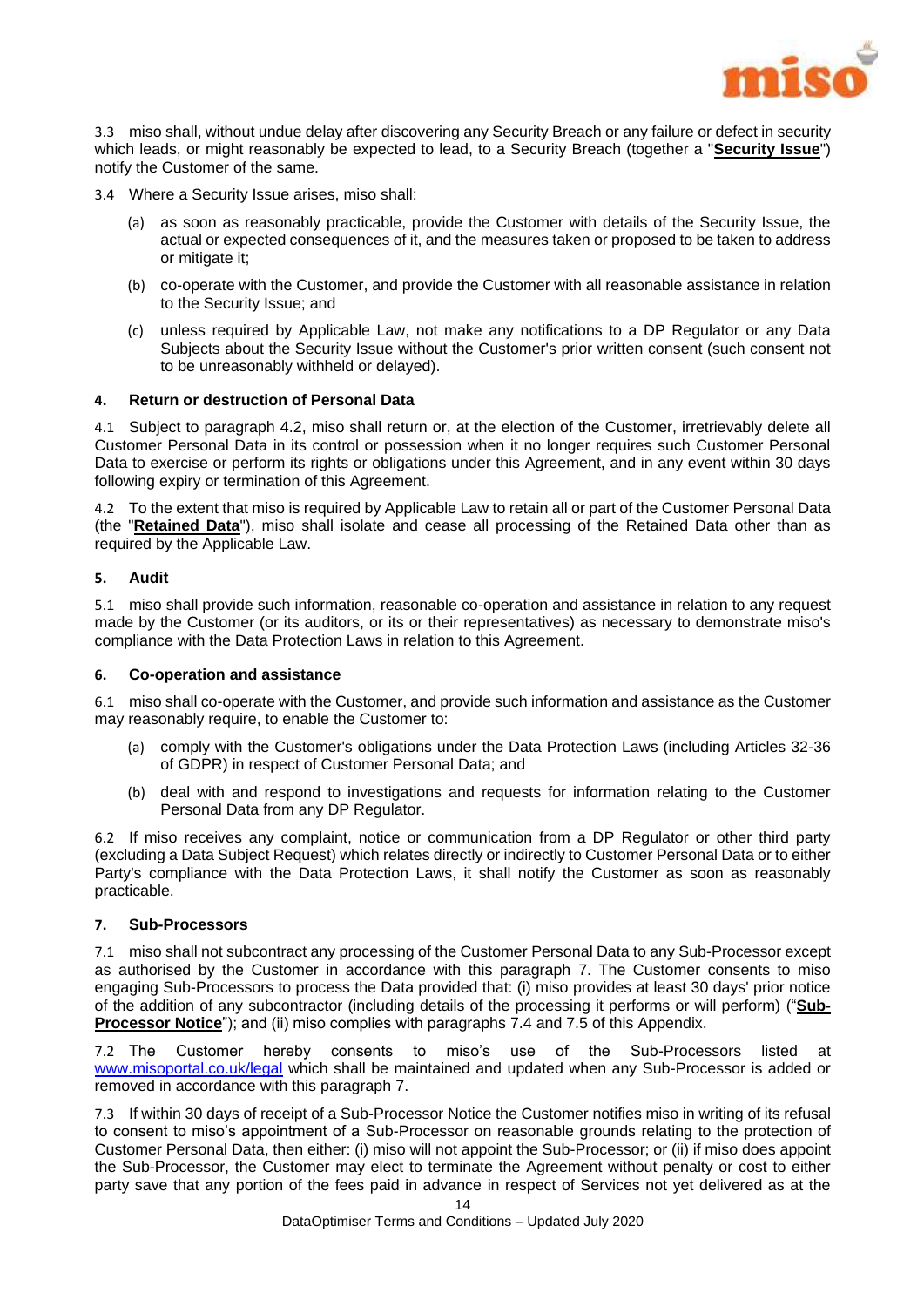

effective date of termination shall be refunded to the Customer. If after 30 days from receipt of the Sub-Processor Notice the Customer has not indicated its refusal of the appointment of a Sub-Processor in accordance with this paragraph, then the Customer is deemed to have given its consent and miso shall be entitled to appoint the relevant Sub-Processor with immediate effect.

<span id="page-15-0"></span>7.4 If miso appoints a Sub-Processor, Miso shall ensure that:

- (a) such Sub-Processor shall only process Customer Personal Data in order to perform one or more of miso's obligations under this Agreement; and
- (b) it enters into a written agreement or other legally enforceable terms with that Sub-Processor prior to any processing by the Sub-Processor, requiring the Sub-Processor to:
	- (i) process Customer Personal Data only in accordance with the written instructions of miso or the Customer; and
	- (ii) comply with data protection obligations equivalent in all material respects to those imposed on miso under this Appendix.

<span id="page-15-1"></span>7.5 Notwithstanding the appointment of a Sub-Processor, miso is responsible and liable to the Customer for any processing by the Sub-Processor in breach of this Appendix.

#### **8. Transfer of Personal Data**

8.1 miso shall only transfer Customer Personal Data outside of the EEA where there is adequate protection for such Customer Personal Data in accordance with applicable Data Protection Laws and as authorised by the Customer in accordance with paragraph 7.

8.2 As at the date of this Appendix the Customer consents to the transfers of Customer Personal Data to those non-EEA locations listed a[t www.misoportal.co.uk/legal.](http://www.misoportal.co.uk/legal) miso shall ensure that such list is maintained and updated from time to time to reflect any changes.

#### **9. Precedence**

In relation to the subject matter of this Appendix and its Annex, in the event of any inconsistency between the provisions of this Appendix and its Annex and the other provisions of the Agreement including any schedule or annex thereto, the provisions of this Appendix and its Annex shall prevail.

miso reserves the right to change their Data Protection Policy documentation and its location from time to time.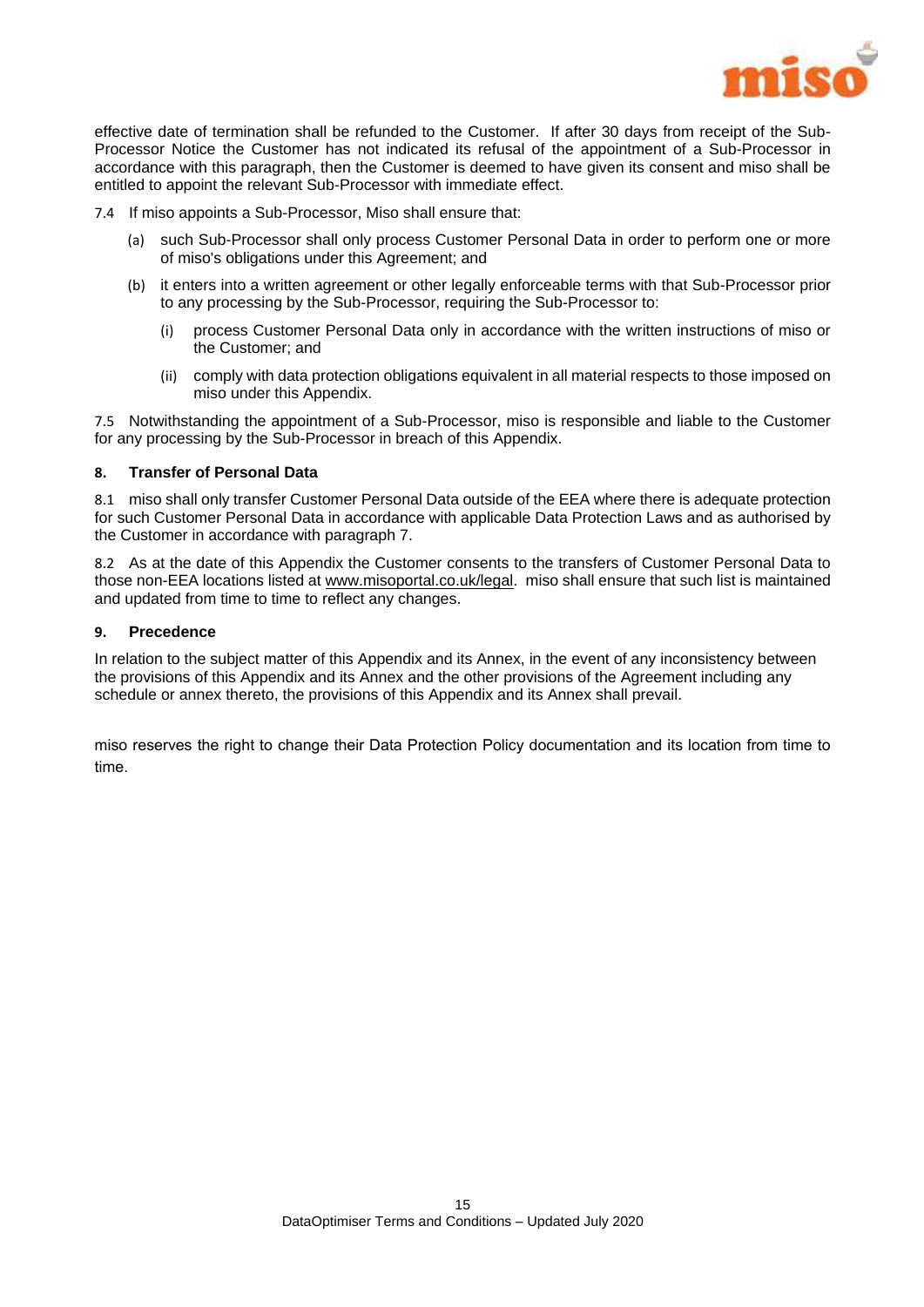

## **APPENDIX C(2)**

## **Data Processing Activities**

We want you to know what Personal Data Processing activities happen when you use our Services.

#### **1. Processing by the provider**

#### **1.1. Scope**

To allow us to provide the DataOptimiser Service to you.

#### **1.2. Nature**

2. DataOptimiser frees up the time taken to style and translate OS MasterMap and/or OS VectorMap Local into formats suitable for use in GIS and/or CAD Systems. Data is simply downloaded from our web portal which is available 24/7.

#### **2.1. Purpose of processing and types of personal data**

We may process personal data for more than one lawful ground depending on the specific purpose for which we are using your data. Please contact us if you need specific details about the specific legal ground that we are relying on to process your personal data, where more than one ground has been set out in the table below.

| <b>Purpose / Activity</b>                                                                                                                                                         | Type of data                                                                                                                                                  | Lawful basis for processing including basis of<br>legitimate interest                                                                                                                                                                                                                                                   |
|-----------------------------------------------------------------------------------------------------------------------------------------------------------------------------------|---------------------------------------------------------------------------------------------------------------------------------------------------------------|-------------------------------------------------------------------------------------------------------------------------------------------------------------------------------------------------------------------------------------------------------------------------------------------------------------------------|
| To register you as a new<br>customer                                                                                                                                              | Identity<br>Contact<br>$\bullet$                                                                                                                              | Performance of a contract with you                                                                                                                                                                                                                                                                                      |
| To process and deliver your<br>order including payment and<br>collection or recovery of those<br>payments                                                                         | <b>Identity</b><br>$\bullet$<br>Contact<br>٠<br>Financial<br>$\bullet$<br>Transaction<br>$\bullet$<br>Marketing and<br>$\bullet$<br>communications            | Performance of a contract with you<br>$\bullet$<br>Necessary for our legitimate interests (debt<br>collection)                                                                                                                                                                                                          |
| To manage our relationship with<br>you which will include:<br>• Notifying you about changes in<br>our terms or privacy policy<br>• Asking you for feedback or<br>take a survey    | <b>Identity</b><br>$\bullet$<br>Contact<br>$\bullet$<br>Profile<br>$\bullet$<br>Marketing and<br>$\bullet$<br>communications                                  | Performance of a contract with you<br>$\bullet$<br>Necessary to comply with a legal obligation<br>$\bullet$<br>Necessary for our legitimate interests (to keep our<br>$\bullet$<br>records updated and to study how customers use<br>our products/services)                                                             |
| To enable you to take part in a<br>competition, prize draw, or<br>survey                                                                                                          | Identity<br>$\bullet$<br>Contact<br>$\bullet$<br>Profile<br>$\bullet$<br>Usage<br>$\bullet$<br>Marketing and<br>$\bullet$<br>communications                   | Performance of a contract with you<br>$\bullet$<br>Necessary for our legitimate interests (to keep our<br>$\bullet$<br>records updated and to study how customers use<br>our products/services)                                                                                                                         |
| To administer and protect our<br>business and website (including<br>troubleshooting, data analysis,<br>testing, system maintenance,<br>support, reporting and hosting of<br>data) | Identity<br>$\bullet$<br>Contact<br>$\bullet$<br>Technical<br>$\bullet$                                                                                       | Necessary for our legitimate interests (for running<br>$\bullet$<br>our business, provision of administration and IT<br>services, network security, to prevent fraud and in<br>the context of a business reorganisation or group<br>restructuring exercise)<br>Necessary to comply with a legal obligation<br>$\bullet$ |
| To deliver relevant website<br>content and advertisements to<br>you and measure or understand<br>the effectiveness of the<br>advertising we serve to you                          | Identity<br>$\bullet$<br>Contact<br>$\bullet$<br>Profile<br>$\bullet$<br>Usage<br>٠<br>Marketing and<br>$\bullet$<br>communications<br>Technical<br>$\bullet$ | Necessary for our legitimate interests (to study<br>how customers use our products/services, to<br>develop them, to grow our business and to inform<br>our marketing strategy)                                                                                                                                          |
| To use data analytics to improve<br>our website, products/services,<br>marketing, customer<br>relationships and experiences                                                       | Technical<br>$\bullet$<br>Usage<br>$\bullet$                                                                                                                  | Necessary for our legitimate interests (to define<br>$\bullet$<br>types of customers for our products and services,<br>to keep our website updated and relevant, to<br>develop our business and to inform our marketing<br>strategy)                                                                                    |
| To make suggestions and<br>recommendations to you about<br>goods or services that may be of<br>interest to you                                                                    | Identity<br>$\bullet$<br>Contact<br>$\bullet$<br>Technical<br>$\bullet$<br>Usage<br>$\bullet$                                                                 | Necessary for our legitimate interests (to develop<br>$\bullet$<br>our products/services and grow our business)                                                                                                                                                                                                         |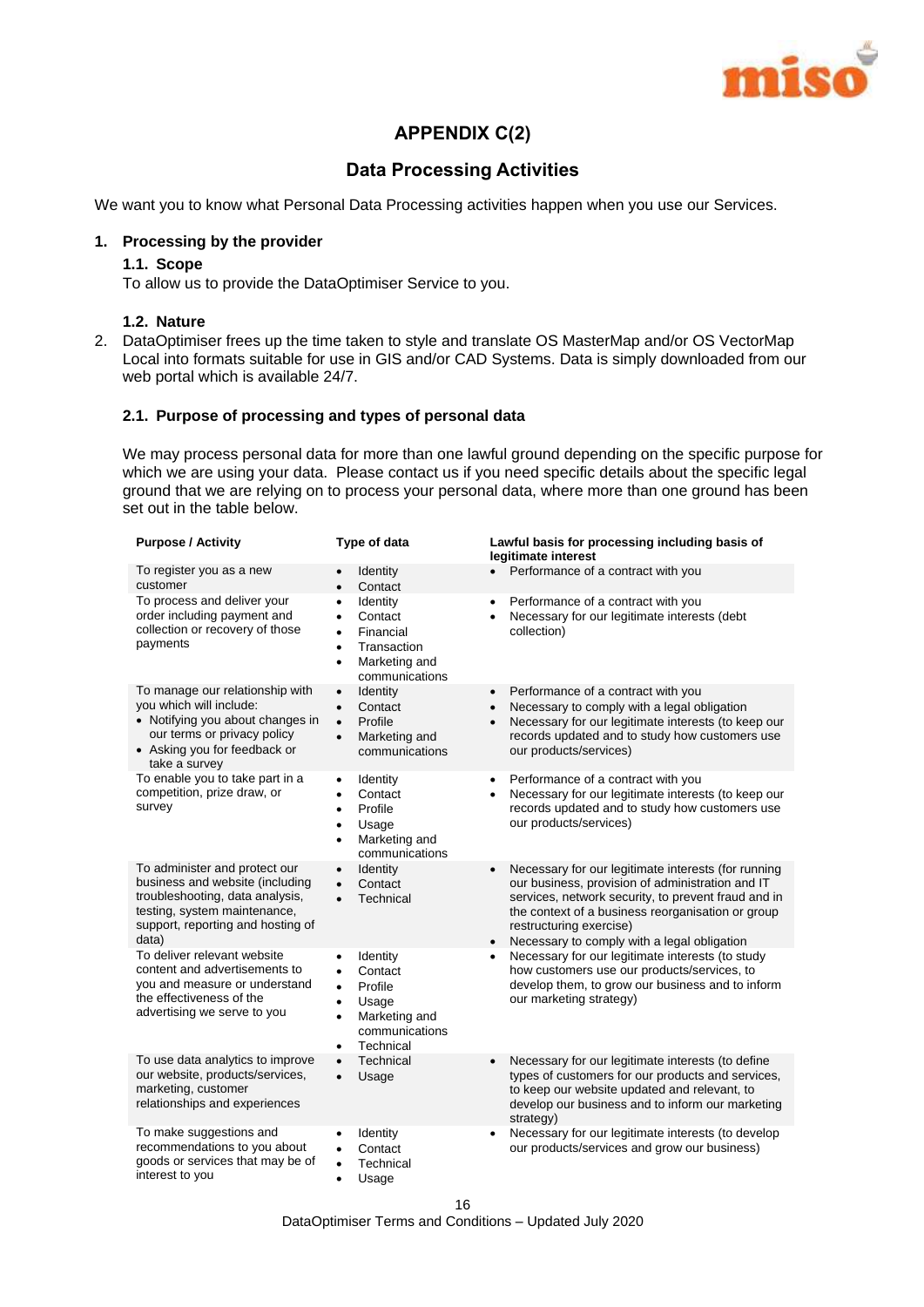

Profile

#### **2.2. Duration of the processing**

Whenever we collect or process your personal data, we'll only keep it for as long as is necessary for the purpose for which it was collected. At the end of that retention period (usually no longer than seven years), your data will either be deleted completely or anonymised, for example by aggregation with other data so that it can be used in a non-identifiable way for statistical analysis and business planning. For information stored in backup archives, we will securely store the information and isolate it from any further use until deletion is possible.

#### **3. Categories of data subject**

- **3.1. When using this Service, the groups of individual's data by category**
- Your *end users using the service* that you deliver
- The personal data about your *employees and contractors* that we collect as a Customer of ours to complete account administration and set up
- The personal data that we collect about the *service user access* technical information (e.g. browser, IP address)
- The details of your *employee and contractor interactions* with us when you require support for the Service (information that you choose to submit)

miso reserves the right to change their Data Processing Activities documentation and its location from time to time.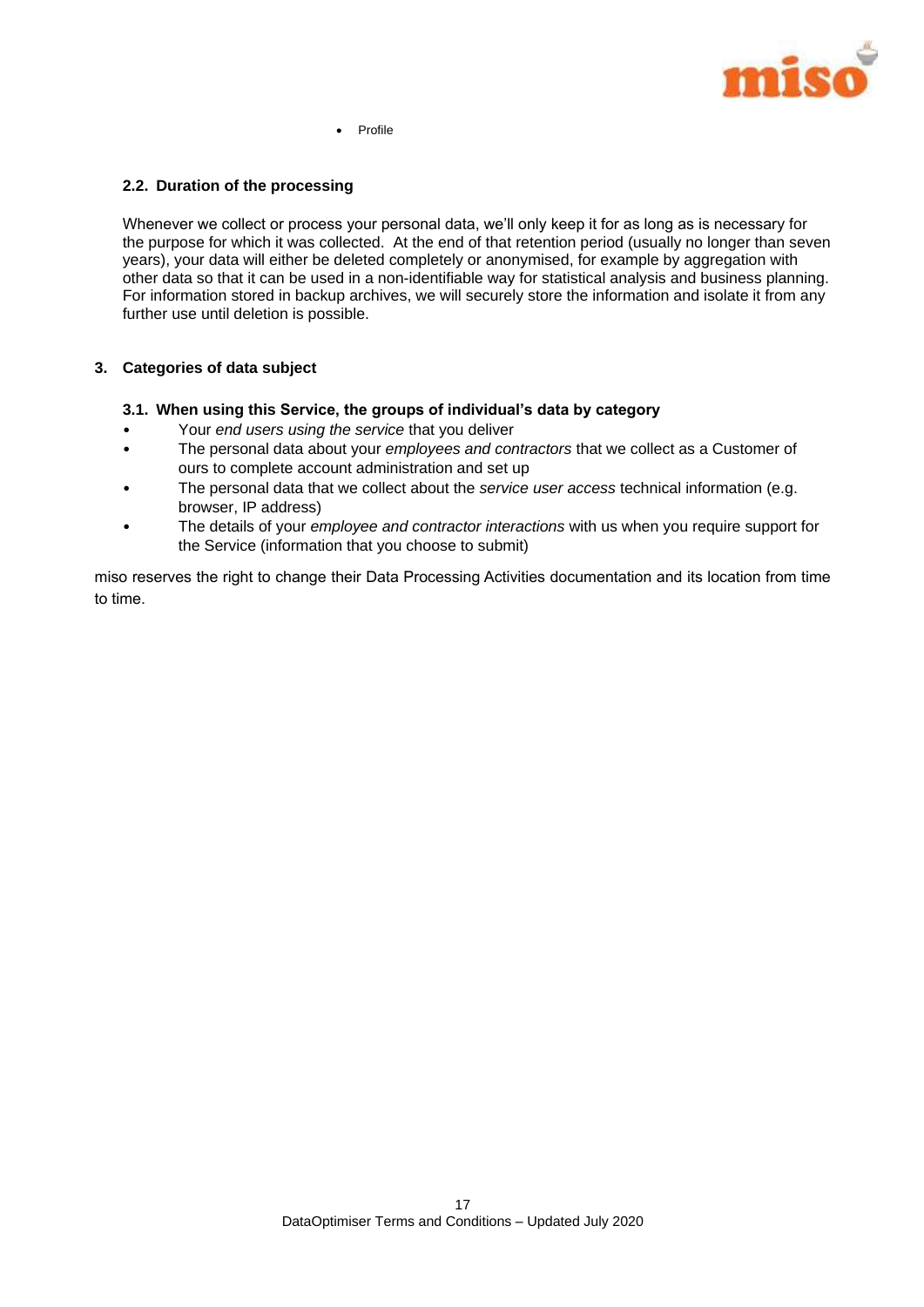

## **APPENDIX D**

## **Information Security**

Our information security document is available on our website.

miso reserves the right to change their Information Security document and its location from time to time. The current copy, including the update date, can be found at www.misoportal.com